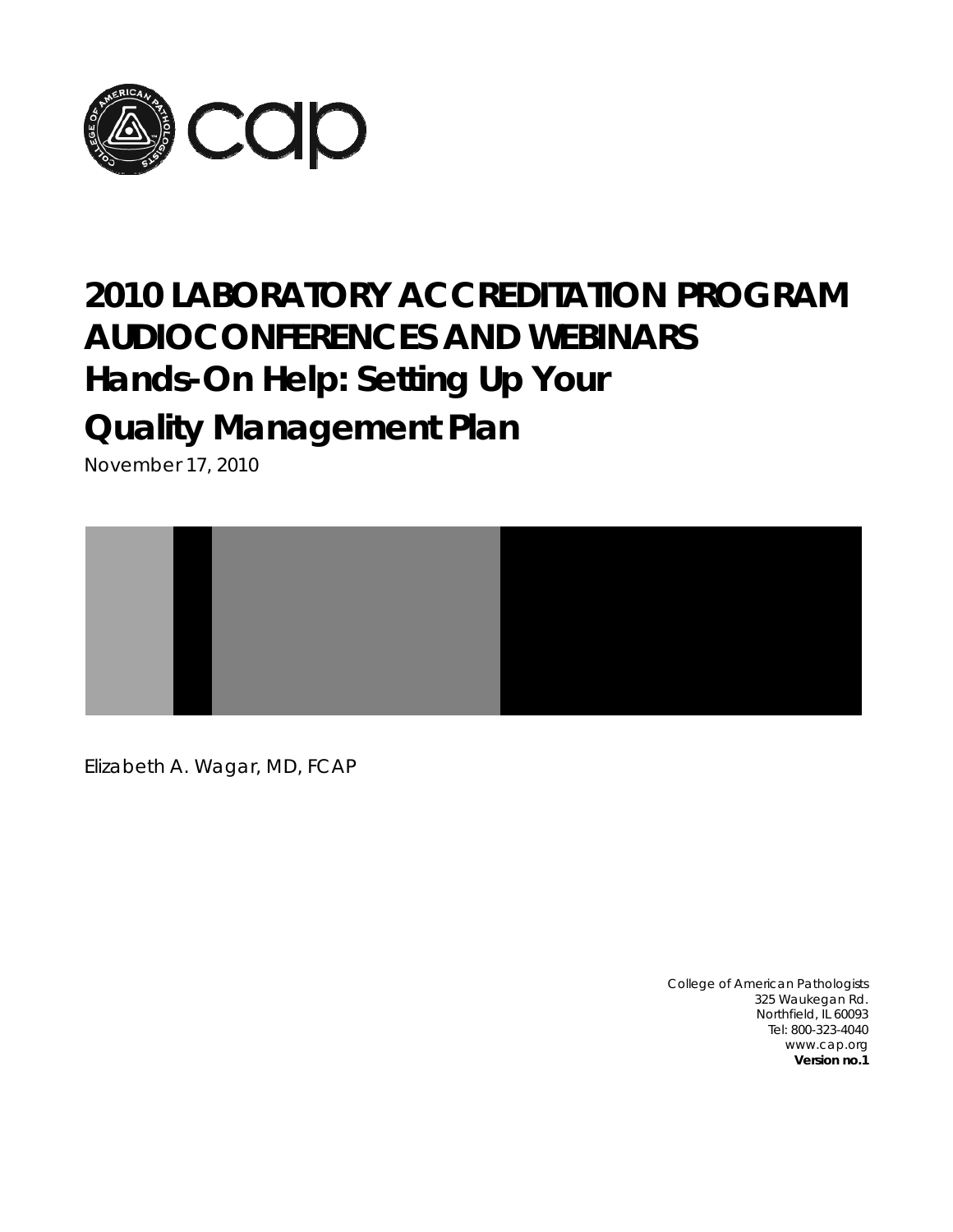# **OBJECTIVES**

After participating in this Webinar you will be able to:

- Identify the key elements of a Quality Management Plan.
- Develop and implement a Quality Management Plan for your laboratory.

# **ACCREDITATION**

The College of American Pathologists (CAP) is accredited by the Accreditation Council for Continuing Medical Education (ACCME) to provide continuing medical education for physicians.

# **CME CATEGORY 1**

The College of American Pathologists designates this educational activity for a maximum of 1.5 *AMA PRA Category 1 Credit™*. Physicians should only claim credit commensurate with the extent of their participation in the activity.

# **CE (CONTINUING EDUCATION FOR NON-PHYSICIANS)**

The CAP designates this educational activity for a maximum of 1.5 credit/hour of continuing education. Each participant should only claim those credits/hours he/she actually spent in the activity.

# **ASCP STATEMENT**

This activity is acceptable to meet the continuing education requirements for the ASCP Board of Registry Certification Maintenance Program.

# **CALIFORNIA AND FLORIDA STATEMENT**

This activity is approved for continuing education credit in the states of California and Florida.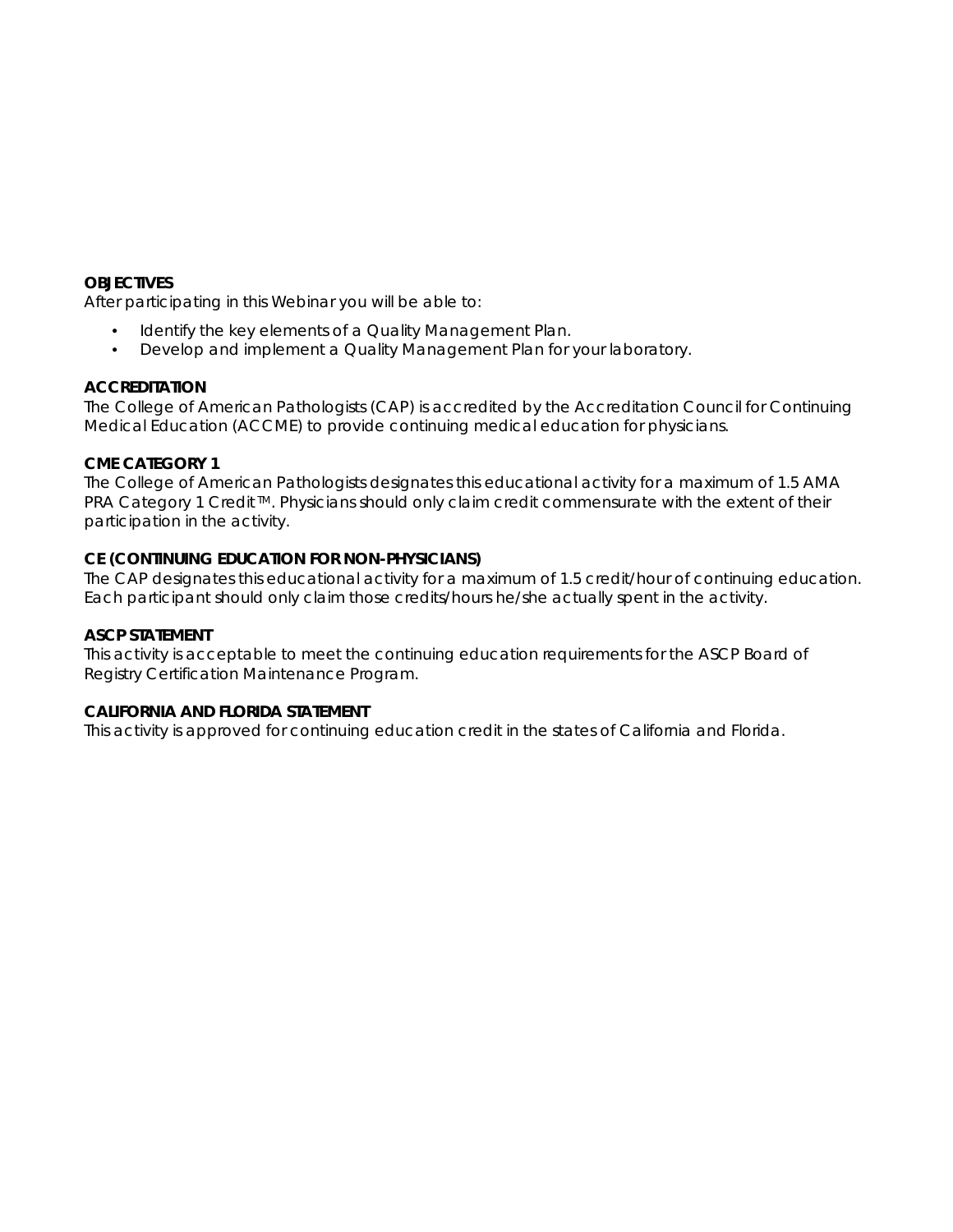

**November 17, 2010**

**www.cap.org**

#### **Disclosure**

- **Dr. Wagar receives an honorarium for advisory work for Becton Dickinson, Franklin Lakes, NJ.**
- **Dr. Wagar has no other potential conflict of interests to disclose.**

 $^{\circ}$  2010 College of American Pathologists. All rights reserved.  $2$ 

# **The History of Quality**

- **Joseph Juran: He was arguably the first quality expert to emphasize that no quality management system works unless people are empowered and committed to take responsibility for quality—as an ongoing process—he argued that effectively,** quality must become part of people's behavior and **attitudes—an "ethos."**
- **We will return to this question of culture at the end of the discussion.**

© 2010 College of American Pathologists. All rights reserved. 3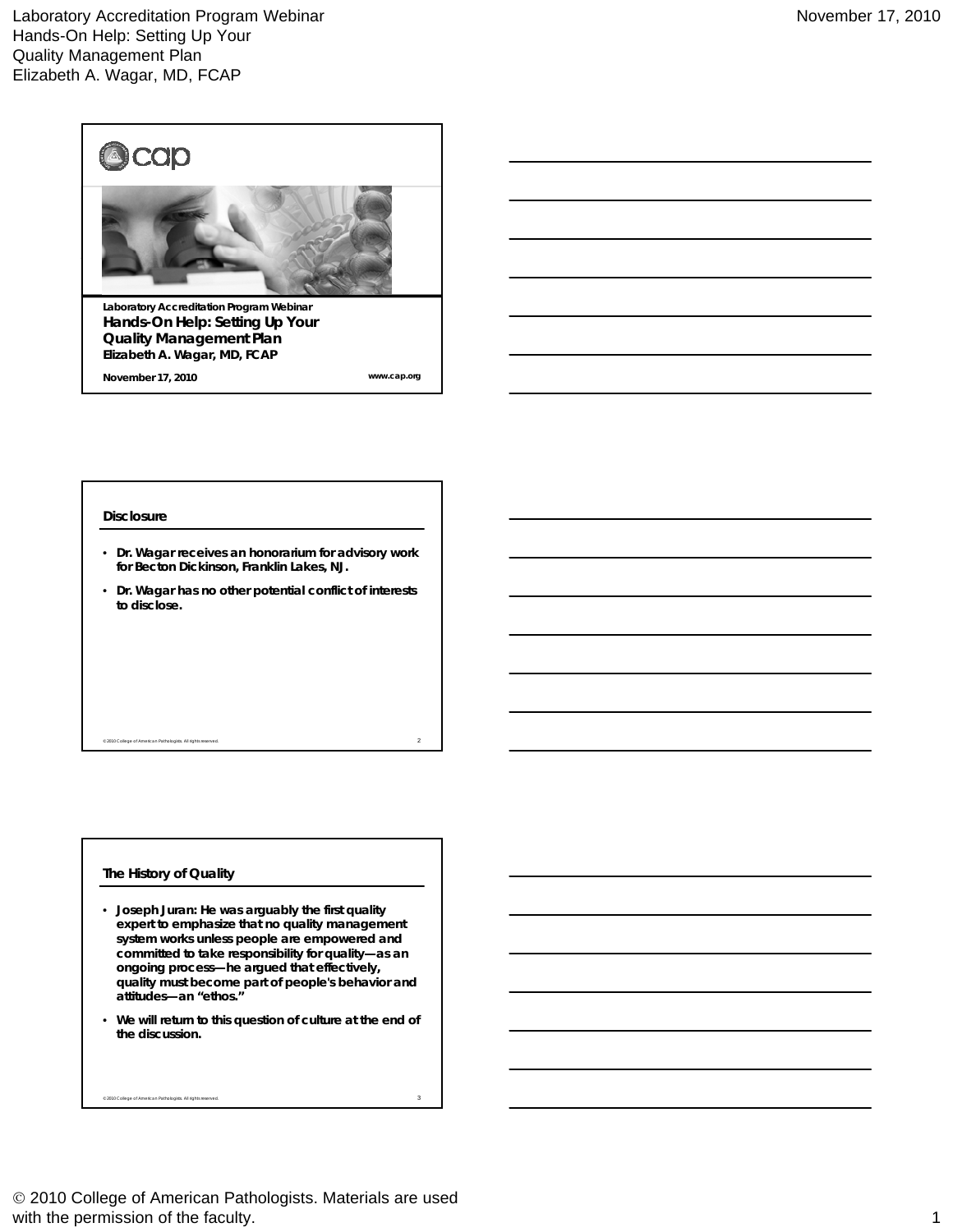# Laboratory Accreditation Program Webinar Hands-On Help: Setting Up Your Quality Management Plan Elizabeth A. Wagar, MD, FCAP

# **What is a Quality Management Plan?**

- **A plan that spells out the specific steps that a laboratory will take to ensure that quality is being maintained**
- **Assures that the lab is in compliance with li bl l d l ti l t d t lit applicable laws and regulations related to quality and patient safety**

 $^6$  2010 College of American Pathologists. All rights reserved.  $4$ 

• **Is engaged in credible quality improvement activities**

# **What Does a Quality Management Plan Do?**

- **Describes the laboratory's approach to the management of quality and patient safety**
- **O tli ifi ll Outlines or specifies all quality management activities for a specific program or organization**



# **Course Objectives**

• **Identify the key elements of a Quality Management Plan.**

© 2010 College of American Pathologists. All rights reserved. 5

• **Develop and implement a Quality Management Plan for your laboratory.**

 $^{\circ}$  2010 College of American Pathologists. All rights reserved. 6  $^{\circ}$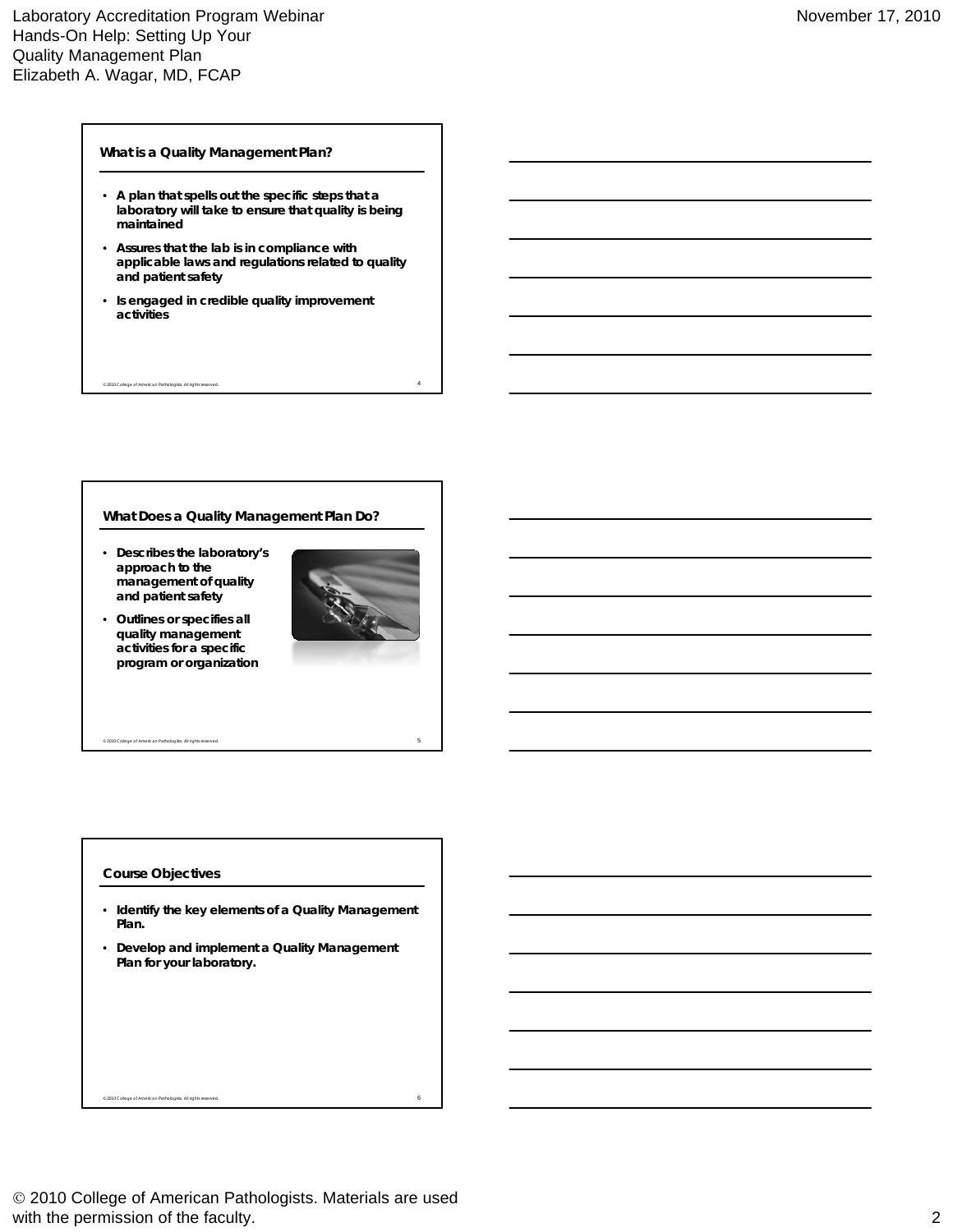

# **Quality Management Plan**

- **Authority: authorized and signed by the Laboratory Director and any additional designees**
- **Laboratory Director/additional designees must review annually!**
- **LAP, 2.2% of laboratories inspected by the CAP were cited because the quality management program had not been reviewed for effectiveness the previous year**

 $^{\circ}$  2010 College of American Pathologists. All rights reserved.  $8$ 

# **Laboratory Director Responsibilities**

- **CLIA '88: The laboratory director is responsible for the overall operation and administration of the laboratory…and for assuring compliance with the applicable regulations (CLIA '88)**
- https://www.cms.gov/CLIA/downloads/brochure7.pdf
- **TLC.10900 Is the laboratory director actively involved in the 1) design, 2) implementation, and 3) oversight of the quality management system?**

© 2010 College of American Pathologists. All rights reserved. 9

**CAP Team Leader Checklist**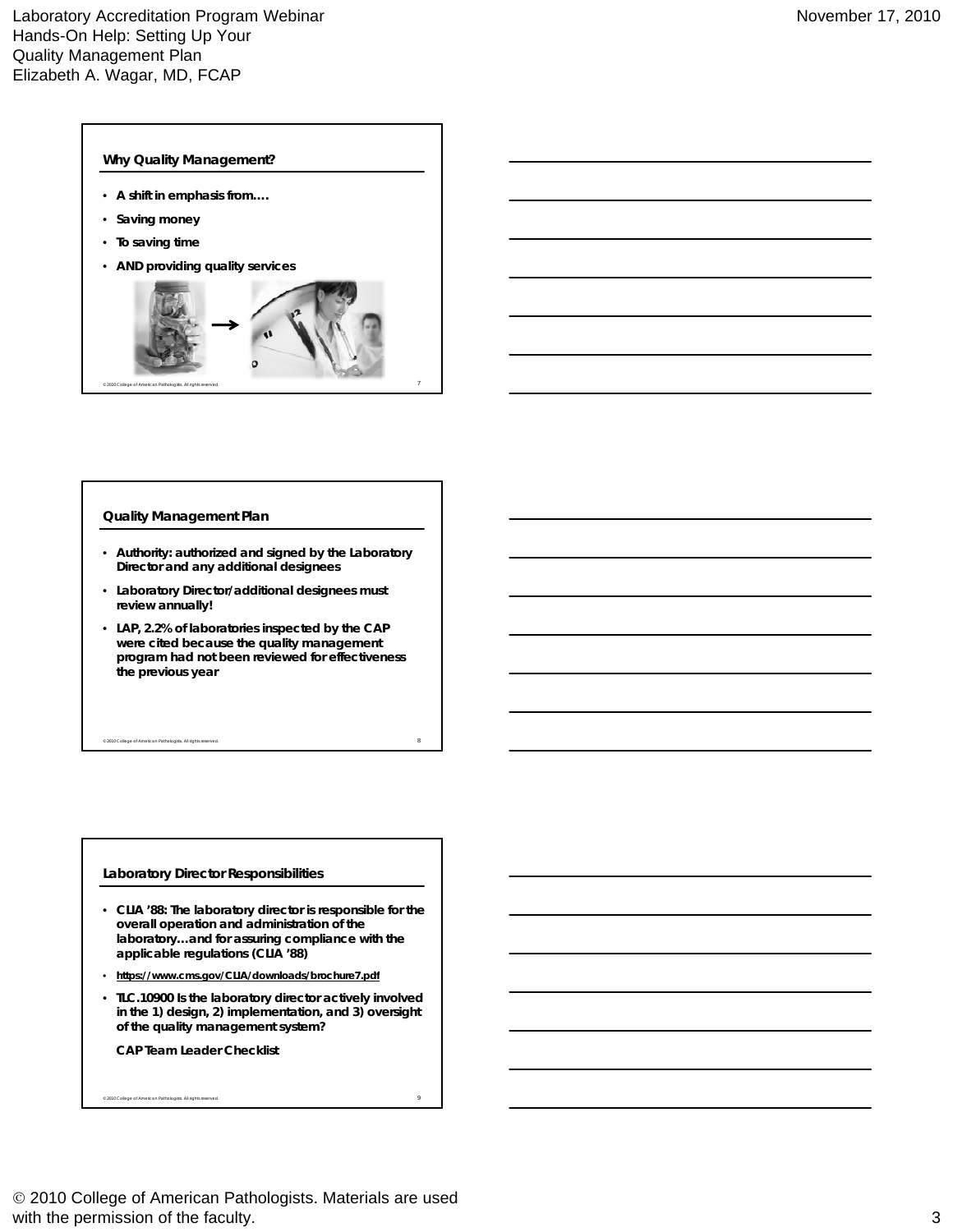**When Should the Laboratory Director be Involved?**

- **Development of the document**
- **Benchmarking**
- **Ensure implementation**
- **Assessment/reassessment of activities**
- **Ensure integration with institution's program**

 $^{\circ}$  2010 College of American Pathologists. All rights reserved.  $10$ 

• **Strategic and proactive guidance**

# **The Laboratory Director Should…**

- **Be familiar with the written plan**
- **Be aware of the key elements**
- **Assure that the scope of the plan includes**
	- **All laboratory activities** o
	- o **All patients**
	- o **All phases of testing**

# **1. Organization 2. Personnel Resources 3. Equipment 4. Supplier and Customer Issues 5. Procedure Control Twelve Elements of a Quality Management Plan 6. Documents and Records 7. Occurrence Management 8. Assessments and Audits 9. Process Improvement 10. Facilities and Safety 11. Information Management 12. Customer Service and Satisfaction**

 $^{\circ}$  2010 College of American Pathologists. All rights reserved.  $12$ 

© 2010 College of American Pathologists. All rights reserved. 11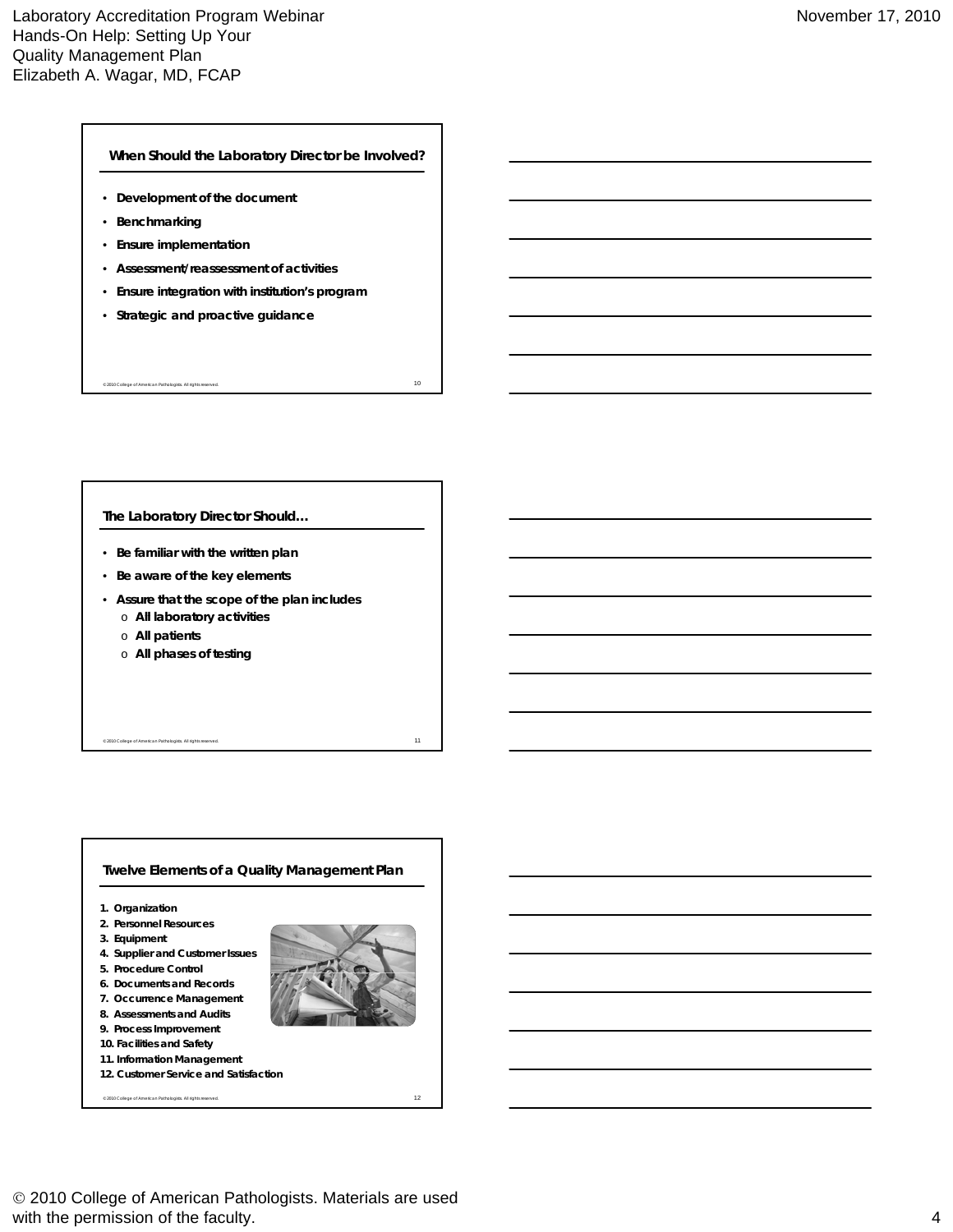### **Organization**

• **Indicate scope (which labs/areas are covered by the Quality Management Plan)**

 $\degree$  2010 College of American Pathologists. All rights reserved.  $13$ 

• **Briefly describe organization, (may insert an organizational chart), indicate medical and d i i t ti di t d l b administrative directors and lab manager/supervisors**



# **Personnel Resources**

- **List CLIA personnel definitions**
- **Describe employee orientation**
- **Describe new employee training and annual competency assessment (age specific as appropriate), safety training**
- **Provide a summary of educational resources**
- **Indicate where documentation is kept for employee assessments and competencies**

 $^{\circ}$  2010 College of American Pathologists. All rights reserved.  $15$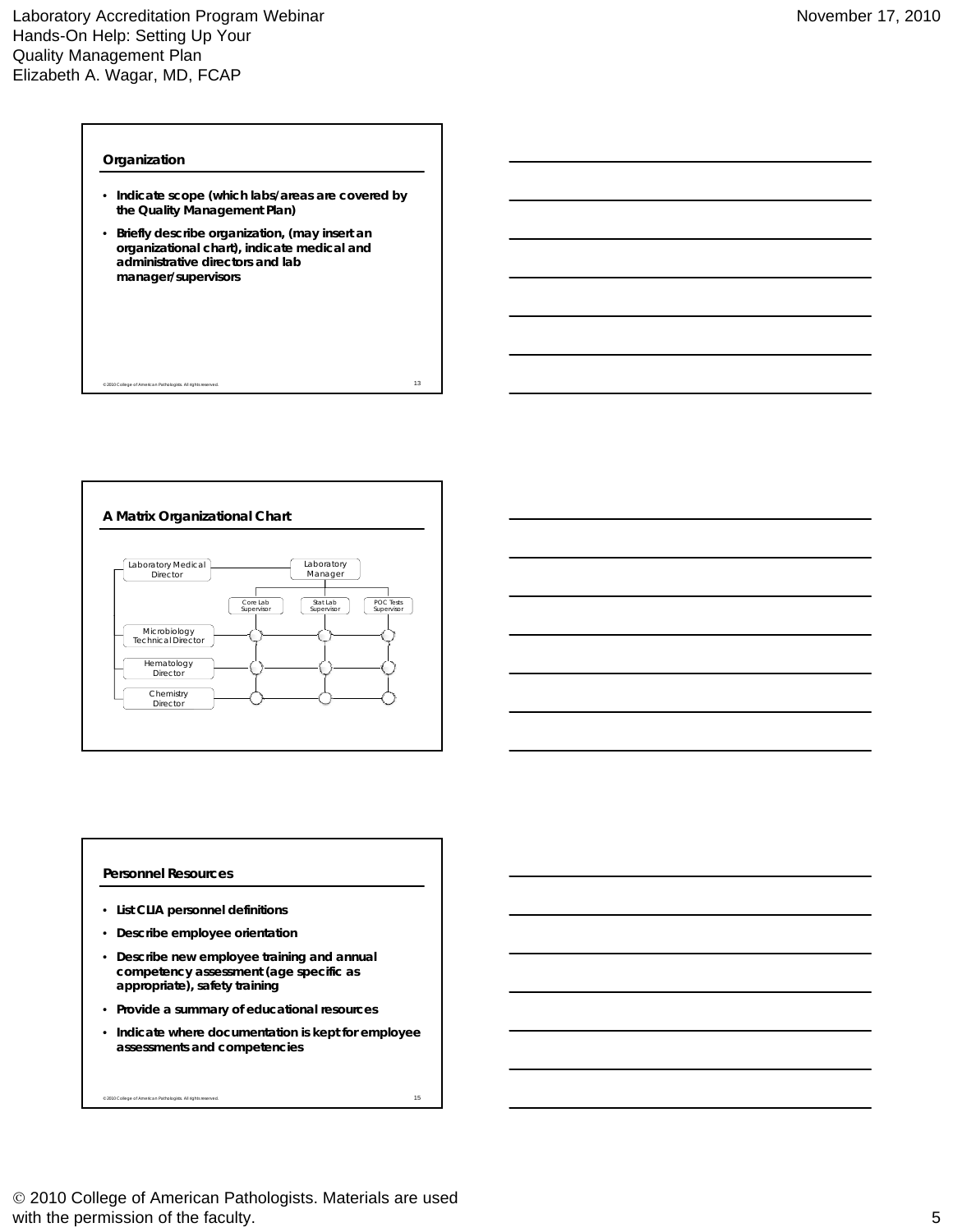| <b>Moderate Complexity</b> | <b>High Complexity</b> |  |
|----------------------------|------------------------|--|
| • Laboratory Director      | • Laboratory Director  |  |
| • Technical Consultant     | • Technical Supervisor |  |
| • Clinical Consultant      | • Clinical Consultant  |  |
| • Testing Personnel        | • General Supervisor   |  |
|                            | • Testing Personnel    |  |

 $^{\circ}$  2010 College of American Pathologists. All rights reserved.  $16$ 

**Equipment**

• **Briefly describe (one paragraph) that policies exist for equipment selection, acquisition, installation, validation, maintenance, investigation of adverse events, and equipment disposal/release**

"The laboratory has policies, processes and procedures for the<br>selection, acquisition, installation, validation, periodic maintenance<br>and quality assessment of equipment critical to the provision of<br>services in the Departm

© 2010 College of American Pathologists. All rights reserved. 17

# **Equipment**

- **Know your laboratory "floor"**
- **Be aware of any vendor issues**
- **Review recalls**
- **Understand basic functions**



 2010 College of American Pathologists. Materials are used with the permission of the faculty. 6

 $^{\circ}$  2010 College of American Pathologists. All rights reserved.  $18$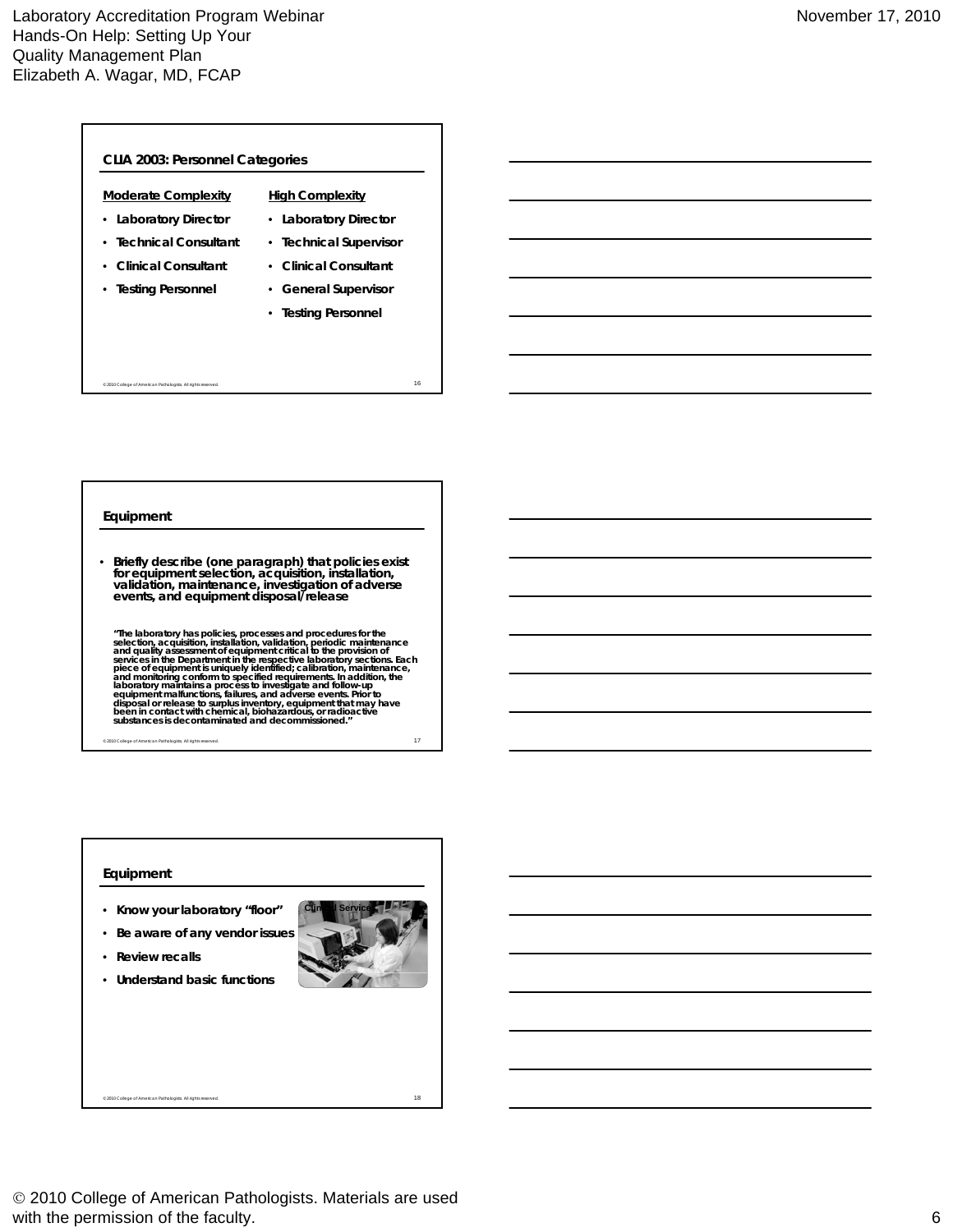#### **Supplies and Suppliers**

• **Supplies: Indicate who is responsible for supporting laboratory operations with an uninterrupted flow of material and services**



- **Supplies, indicate the objective: right quality, right quantity, right time, right supplier, right price**
- **Procedure for supply recall**

#### **Supplies and Suppliers**

• **Review storage facilities and their management**

© 2010 College of American Pathologists. All rights reserved. 19

• **Engage in lean, inventory management activities**

 $^{\circ}$  2010 College of American Pathologists. All rights reserved.  $20$ 

• **Review back-orders, limited supplies that may affect the laboratory**

# **Customer Issues: Referral Labs**

- **Referral Laboratories: Authority rests with the laboratory medical director in consultation with the facility and physician medical staff**
- **Referral laboratories should be reviewed and d ll i li f lt approved annually, review a sampling of results**
- **Referral laboratory contracts**

 $^{\circ}$  2010 College of American Pathologists. All rights reserved.  $21$ 

 2010 College of American Pathologists. Materials are used with the permission of the faculty. The state of the faculty of the faculty of the faculty of the faculty of the faculty of the faculty of the faculty of the faculty of the faculty of the faculty of the faculty of the facu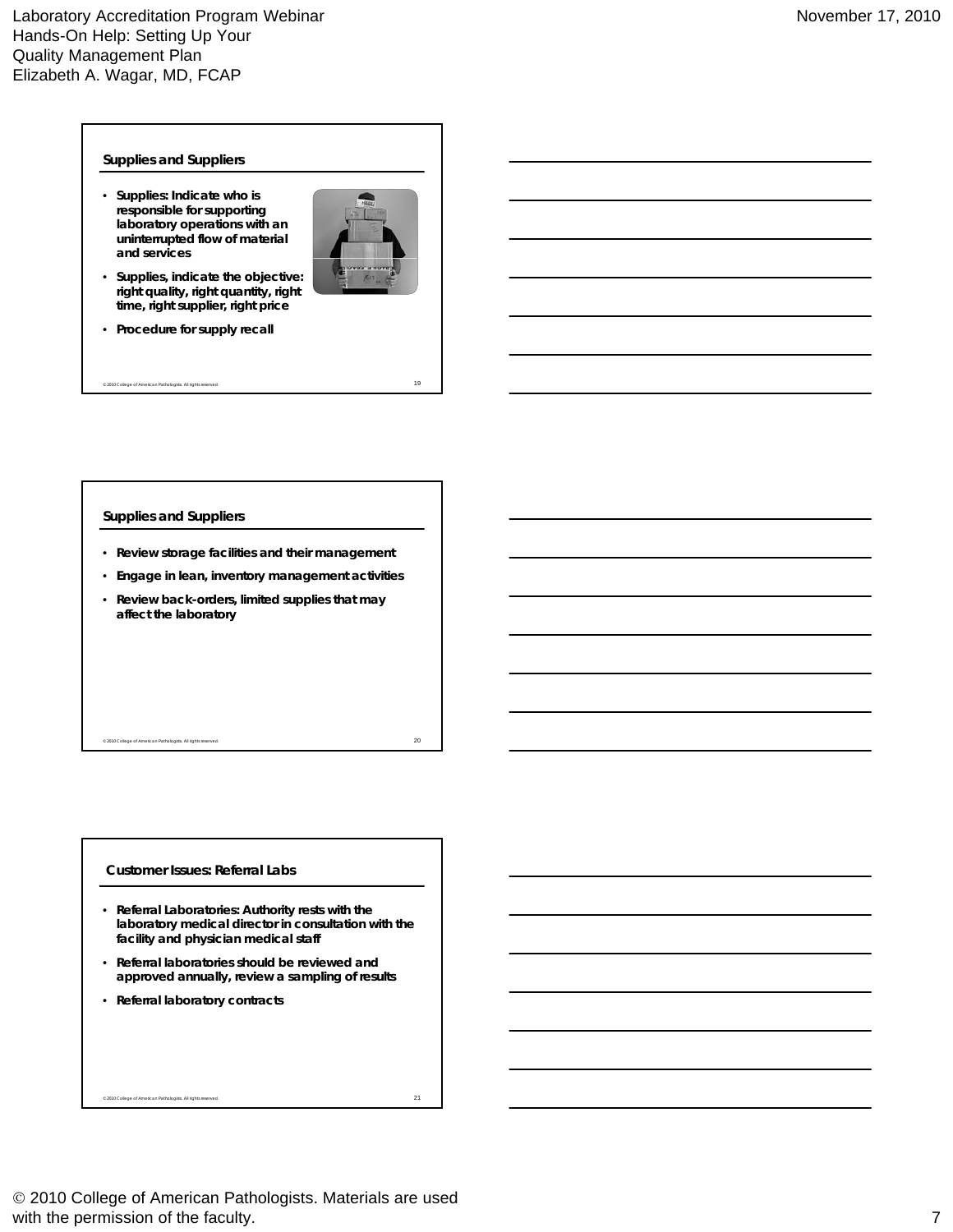| Reference Lab | Contact Info and<br><b>Address</b> | <b>CLIA Number</b><br>and Expiration | <b>CAP Number</b><br>and Expiration | Comments |
|---------------|------------------------------------|--------------------------------------|-------------------------------------|----------|
|               |                                    |                                      |                                     |          |
|               |                                    |                                      |                                     |          |
|               |                                    |                                      |                                     |          |
|               |                                    |                                      |                                     |          |
|               |                                    |                                      |                                     |          |
|               |                                    |                                      |                                     |          |
|               |                                    |                                      |                                     |          |



#### **Customer Issues: Service and Satisfaction Surveys**

- **Referring physicians and nursing: survey for satisfaction, TAT, critical values, phlebotomy, test menus, courtesy of lab staff no less than every 2 years**
- Employee satisfaction: 1) communication, 2) work/life balances, 3) support systems, 4) **rewards/recognition, 5) culture of excellence**
- **Patient satisfaction: phlebotomy, patient relations department**

© 2010 College of American Pathologists. All rights reserved. 23

# **Procedure Control: QC**

- **Quality Control = QC, sometimes called Process Control. Provide a definition: "The analysis of materials of known composition or reactivity in conjunction with patient sample testing to verify the performance of a test."**
- **QC a measure of precision confirms precision, maintenance of calibration. Discuss internal vs. external QC materials.**
- **QC frequency, refer to individual test procedure.**
- **Violation of QC rules, refer to individual test or lab procedure.**
- **QC record retention, specify duration of retention.**



 $^{\circ}$  2010 College of American Pathologists. All rights reserved.  $24$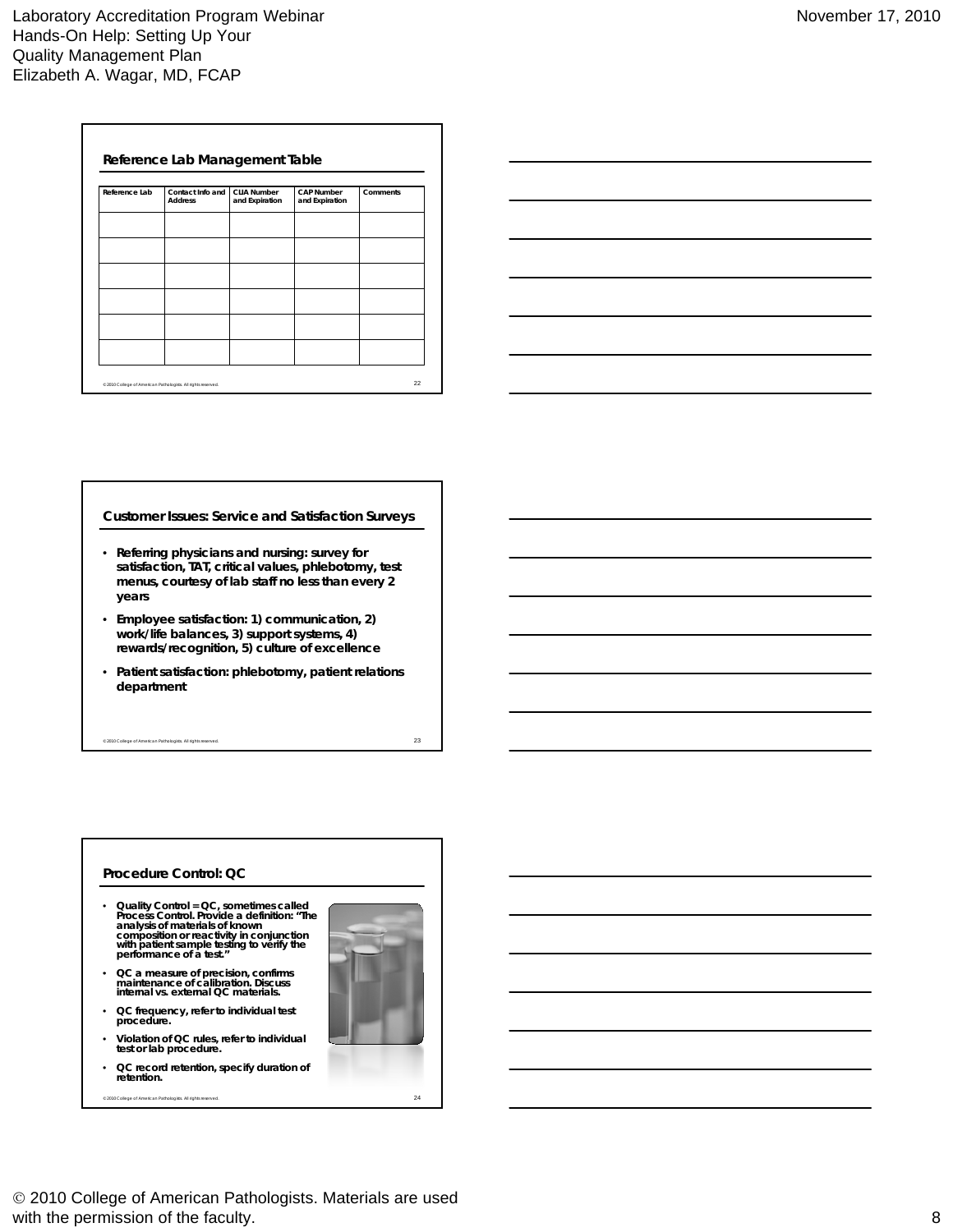#### **Procedure Control: Proficiency Testing**

- **Define PT: periodic testing of samples whose composition or reactivity is unknown to the testing lab, typically externally provided**
- **Note that CMS requires enrolling in CMS-approved PT programs where available and required**
- Also note that CMS forbids labs to "engage in any inter-lab<br>communications pertaining to the results of proficiency test<br>samples" or to "send PT samples or portions of samples to **another lab for analysis"**
- **PT to be integrated with routine lab workload/standard and performed by routine testing personnel**
- **If no graded PT available, check semi-annually using an alternate performance assessment system (responsibility of the laboratory director)**

 $\circ$  2010 College of American Pathologists. All rights reserved.  $25$ 

## **Proficiency Testing**

- **"Clinical Laboratory Improvement Amendments (CLIA), Proficiency Testing, Dos and Don'ts"**
- **https://www.cms.gov/CLIA/downloads/CLIAbrochu re8.pdf**

 $^{\circ}$  2010 College of American Pathologists. All rights reserved.  $26$ 

- **Know your PT provider's processes**
- **Be aware of the federally regulated analytes**

#### **Case 1: Proficiency Testing**

- **During a CAP inspection, the inspector decides to review the Proficiency Testing related to an elevated bilirubin in a tracer case. When he asks the laboratory technologist how he performs bilirubin Proficiency Testing, the technologist replies y g, g p that he performs the test 3 times and averages the 3 results to report the PT result.**
- **What part of the Quality Management Plan will you consult to determine proper Proficiency Testing management and your oversight role?**

 $^{\circ}$  2010 College of American Pathologists. All rights reserved.  $27$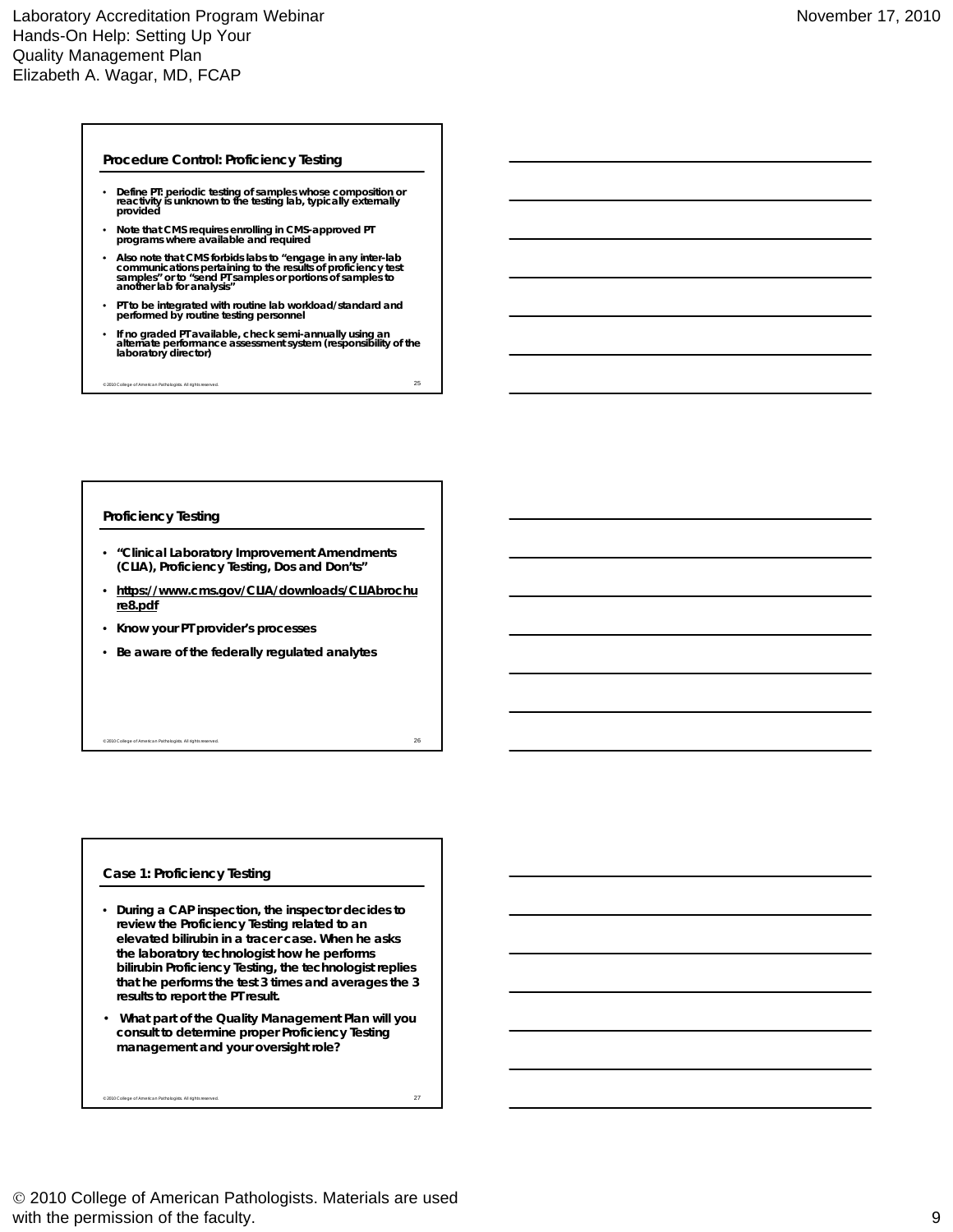# **Case 1: Proficiency Testing**

- **You review the Quality Management Plan and determine that Proficiency Testing requires testing in the same manner as patient testing**
- **Also you note that as Laboratory Director, you have i ibilit f th t f primary responsibility for the proper management of Proficiency Testing**

 $^{\circ}$  2010 College of American Pathologists. All rights reserved.  $28$ 

• **You are able to anticipate the inspector's next question and follow-through, which is………..**

# **Case 1: Proficiency Testing**

- **The CLIA inspector asks, "Is that the way you perform all patient testing for bilirubin?"**
- **The technologist replies, "No, patient testing is only performed once."**
- **Responsibilities now track into Personnel Competencies in the Quality Management Plan.**
- **Most preliminary actions can be anticipated by knowing the elements of the Quality Management Plan!**

© 2010 College of American Pathologists. All rights reserved. 29

# **Occurrence Management**

- **"The laboratory is actively involved in capturing and analyzing information from nonconforming events to identify systematic laboratory problems."**
- **3 methods: 1) random review (predetermined, internal), 2)** lab detection (technologist detected), **3) external detection (physician, nurse, other customer)**
- **Capture and evaluate using these 3 methods, present data including trends at Quality Committee meetings**

 $^{\circ}$  2010 College of American Pathologists. All rights reserved.  $30$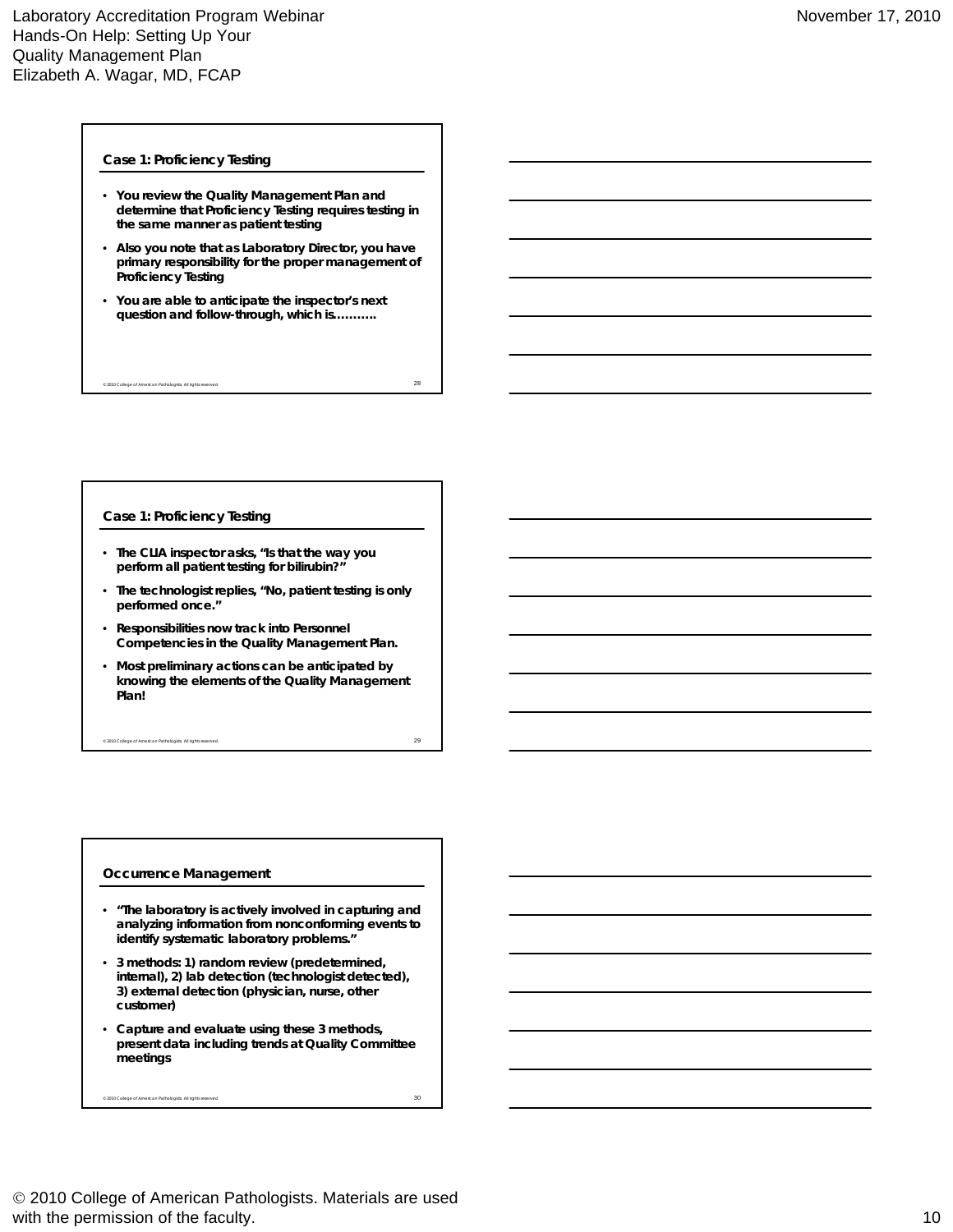



 $\degree$  2010 College of American Pathologists. All rights reserved.  $31$ 

# **It Helps to Have a Ranking System**

- **1. No Harm: Did not reach patient**
- **2. No Harm: Reached Patient**
- **3. Minimal Harm or Impact**
- **4. Moderate Harm or Impact**
- **5. Serious Harm or Impact**
- **6. Patient Death**
- **7. Unable to Determine**

© 2010 College of American Pathologists. All rights reserved. 33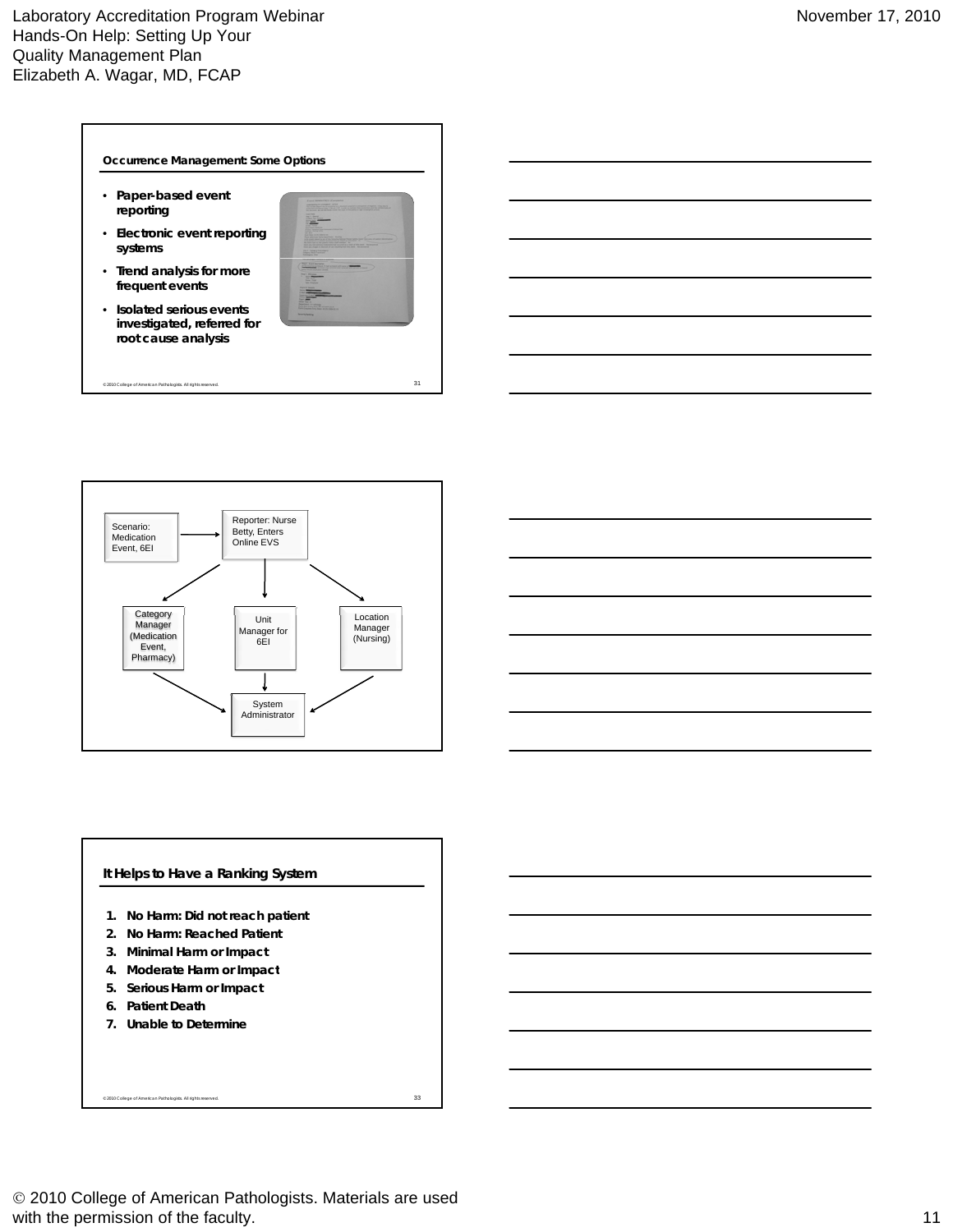# **Assessments and Audits**

- **Describe individual lab external assessments in which the lab participates: CAP, FDA, AABB, CDC (select agents), state agencies, Joint Commission (JC)**
- **Define responsible parties (Lab Director)**
- **Describe internal assessment audits: CAP interim, annual environment of care audit (safety), personnel competencies**

**KEEP DESCRIPTIONS BRIEF AND REFER TO OTHER SOPs FOR DETAIL!**

 $^{\circ}$  2010 College of American Pathologists. All rights reserved.  $34$ 

#### **Documents and Records**

- **Define document control for your institution**
- **May refer to a master list for document management, other SOPs for document control**
- **Define responsibility for document management r management, review, signatures**
- **Define time periods for which documents must be retained, and after discontinuation**

 $^{\circ}$  2010 College of American Pathologists. All rights reserved.  $35$ 

#### **Documents and Records**

• **CLSI: "Laboratory Documents: Development and Control; Approved Guideline," 5th ed. GP2-A5, vol. 26, no. 12, Wayne, PA.**

 $^{\circ}$  2010 College of American Pathologists. All rights reserved.  $36$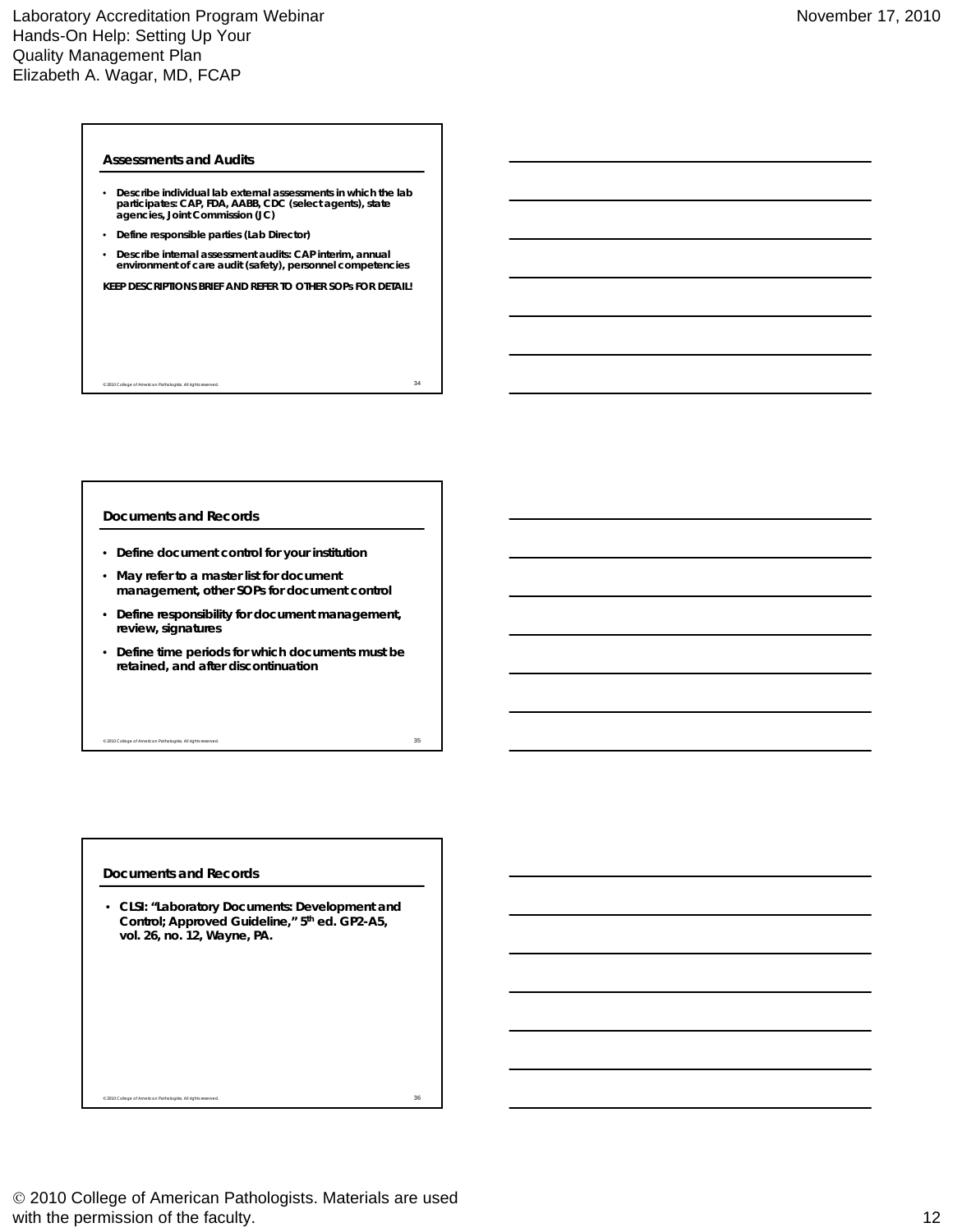#### **Process/Performance Improvement**

- **Define authority: laboratory director, quality management team**
- **Establish a quality committee to review PI projects (quarterly?)**
- **Define mechanism for organizing a PI project**
- **Assure all laboratory sections participate in a PI project and the lab as a whole adequately covers pre-analytical, analytical, and post-analytical processes**

 $^{\circ}$  2010 College of American Pathologists. All rights reserved.  $37$ 

**Process/Performance Improvement: Mechanisms for Improving Quality**

- **FOCUS PDCA**
- **FMEA**
- **Six Sigma**
- **Lean**

**Performance Improvement (PI): FOCUS PDCA**

 $^{\circ}$  2010 College of American Pathologists. All rights reserved.  $38$ 

- **Find a process to improve**
- **Organize a team that knows the process**
- **Clarify current knowledge of the process**
- **Understand sources of process variation**
- **Select the process improvement**

© 2010 College of American Pathologists. All rights reserved. 39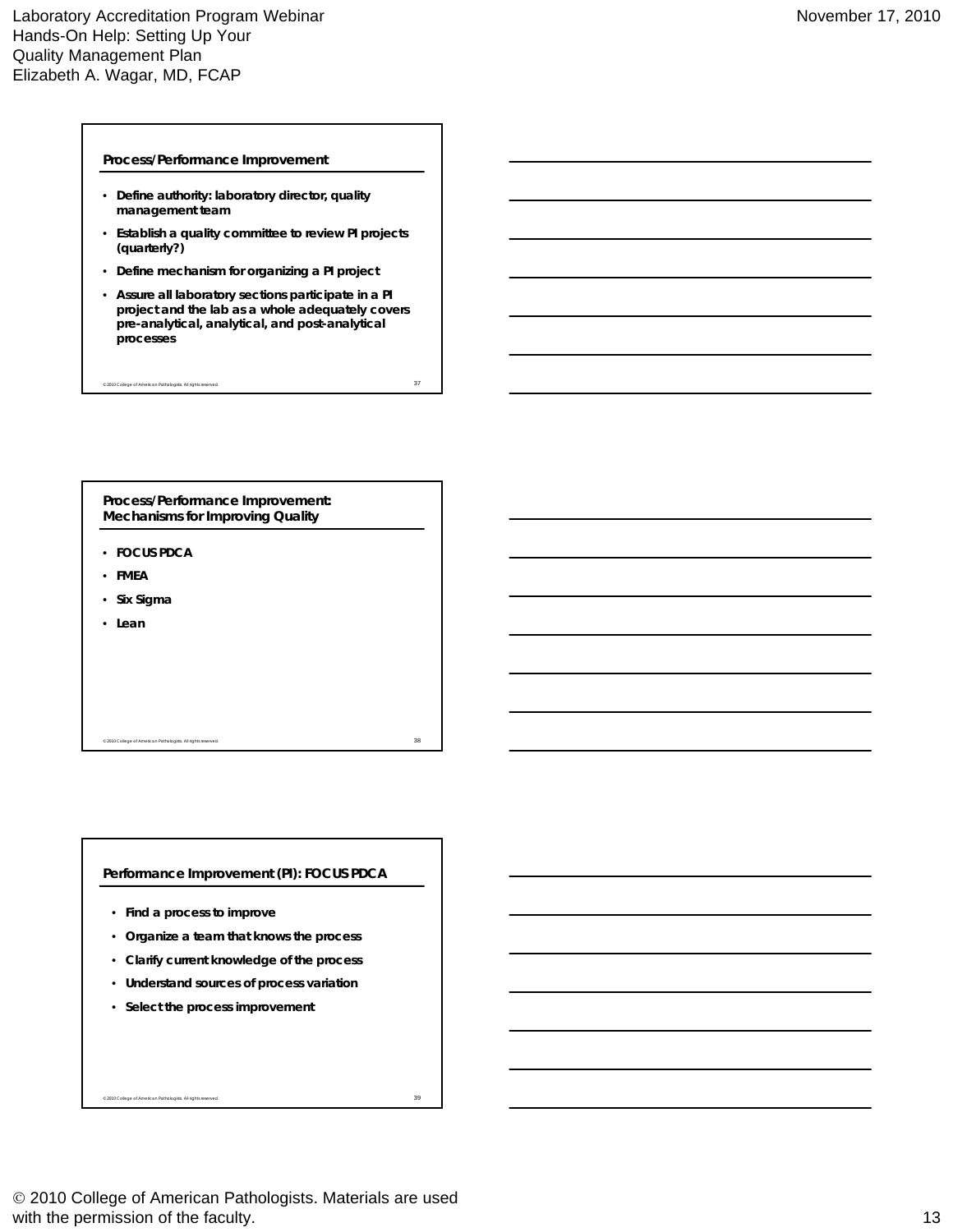**Performance Improvement (PI): FOCUS: PDCA**

- **Plan the improvement action**
- **Do test the action**
- **Check to determine the effects of the action**
- **Act to implement or solidify**
- **Shewhart (PDSA=Plan-Do-Study-Act)**

**Process Improvement: Interdisciplinary Activities**

 $^{\circ}$  2010 College of American Pathologists. All rights reserved.  $40$ 

- **List hospital or any other outside committees**
- **Examples: Infection Control, Transfusion Medicine, Emergency Medicine, Safety, Quality Committees**
- **Note interdisciplinary activities in the Quality Management Plan as a means of demonstrating integration of lab and hospital/administrative quality management programs**

 $^{\circ}$  2010 College of American Pathologists. All rights reserved.  $41$ 

# **Facilities and Safety**

- **The importance of a laboratory safety audit!**
- **Examples, can be coordinated with institutional "environment of care" for Joint Commission**
- **Annual audit of lab sections**
- **Scoring of audits (to 100%) allows intra-laboratory comparison**

 $^{\circ}$  2010 College of American Pathologists. All rights reserved.  $42$ 

• **Winning lab section each year gets a pizza party!**

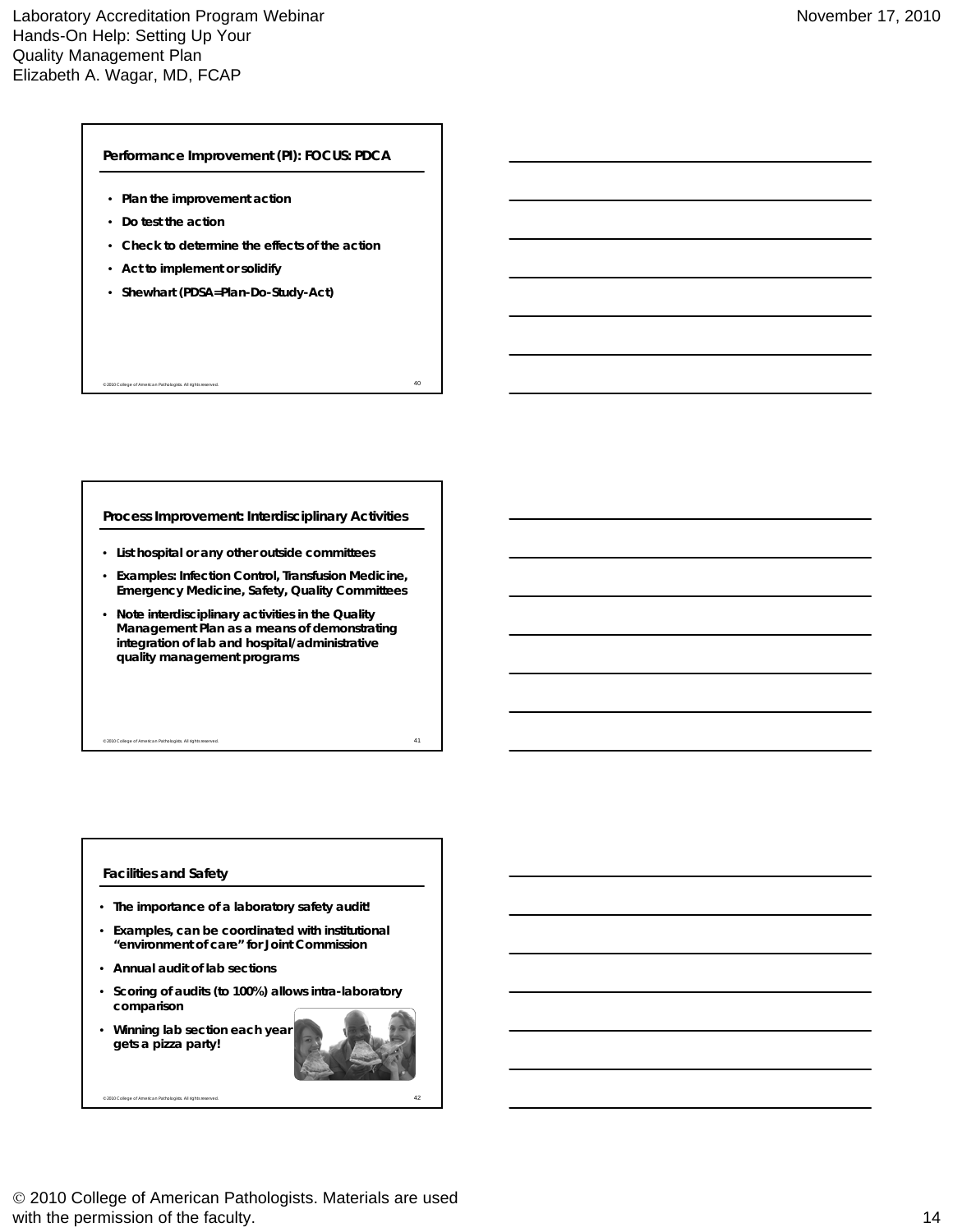## **Information Management**

- **Indicates who has authority to approve authorization of users**
- **States that policies and procedures exist for data access security and transfer integrity**
- **Lists representative security measure categories (password, user profile, access level groups)**
- **Describes security from viruses**
- **System checks quarterly or other schedule**
- **Annual summary report of integrity, accuracy of data transmission**
- **Describes compliance with HIPAA**



# **Customer Service and Satisfaction**

- **Physicians, nursing staff, other clients**
- **State survey frequency (no less than every 2 years)**
- **Phlebotomy, can be a patient survey administered by hospital**
- **Employee satisfaction**
- **Role of a Patient Relations office**
- **Note any institutional satisfaction initiatives (C-ICARE)**
- **Notification processes for errors, commercial service issues**

© 2010 College of American Pathologists. All rights reserved. 44

# **Risk Assessment: A 13th Category?**

- **Institutional priorities (cancer care, cardiovascular disease)**
- **Known lab operations problems**
- **Customer feedback**
- **Recurring incidents and sentinel events**
- **\* Work with your Risk Management Department! Identify control activities that mitigate risks. CLIA and CAP have identified 90% of likely generic risks.**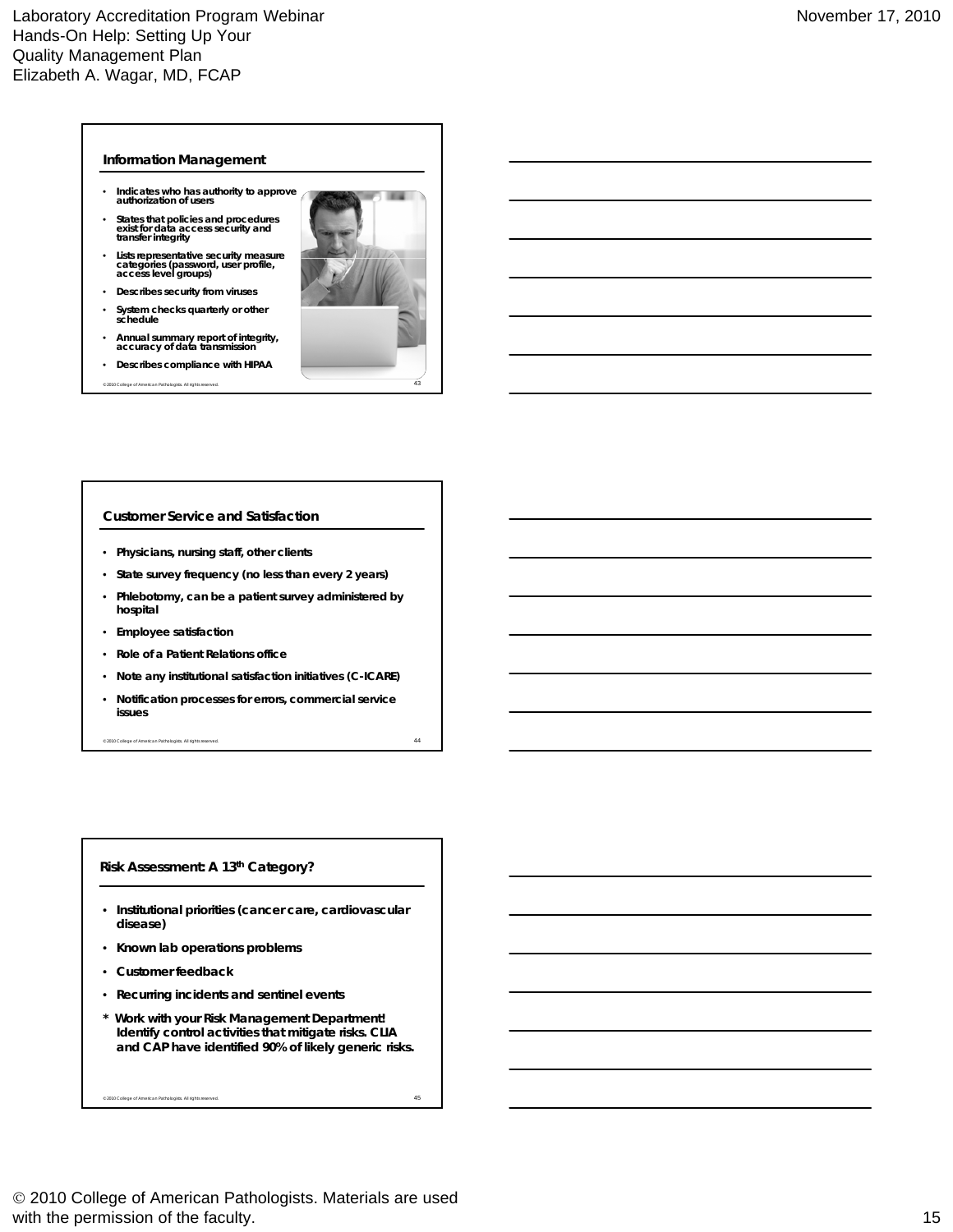### **Case 2: Creatinine Levels**

- **As Laboratory Director, you are informed by your Chemistry Section Leader that the creatinine levels are running "high."**
- **The Section Leader has called the vendor and begun an investigation into equipment performance and reagents.**
- **Your institution specializes in performing kidney transplantations.**
- **What element of the Quality Management Plan would guide you in this scenario?**

 $^{\circ}$  2010 College of American Pathologists. All rights reserved.  $^{46}$ 

#### **Case 2: Creatinine Levels**

- **Three elements of your Quality Management Plan are important references for this incident: 1) Equipment, 2) Supplies and 3) Risk Management**
- **The Equipment and Supplies sections refer you appropriately to the sources for the ongoing investigation**
- **The important element from a Laboratory Director's perspective is Risk Management**

 $^{\circ}$  2010 College of American Pathologists. All rights reserved.  $47$ 

#### **Case 2: Creatinine Levels**

- **The Risk Management section emphasizes correlating risks for your patient population, in this case subjecting patients to unnecessary kidney biopsies on the kidney transplantation service**
- **You note the Risk Management contacts in the Elements and call an appropriate contact to start a clinical investigation to assure no unnecessary procedures have occurred based on creatinine results**

 $^{\circ}$  2010 College of American Pathologists. All rights reserved.  $^{48}$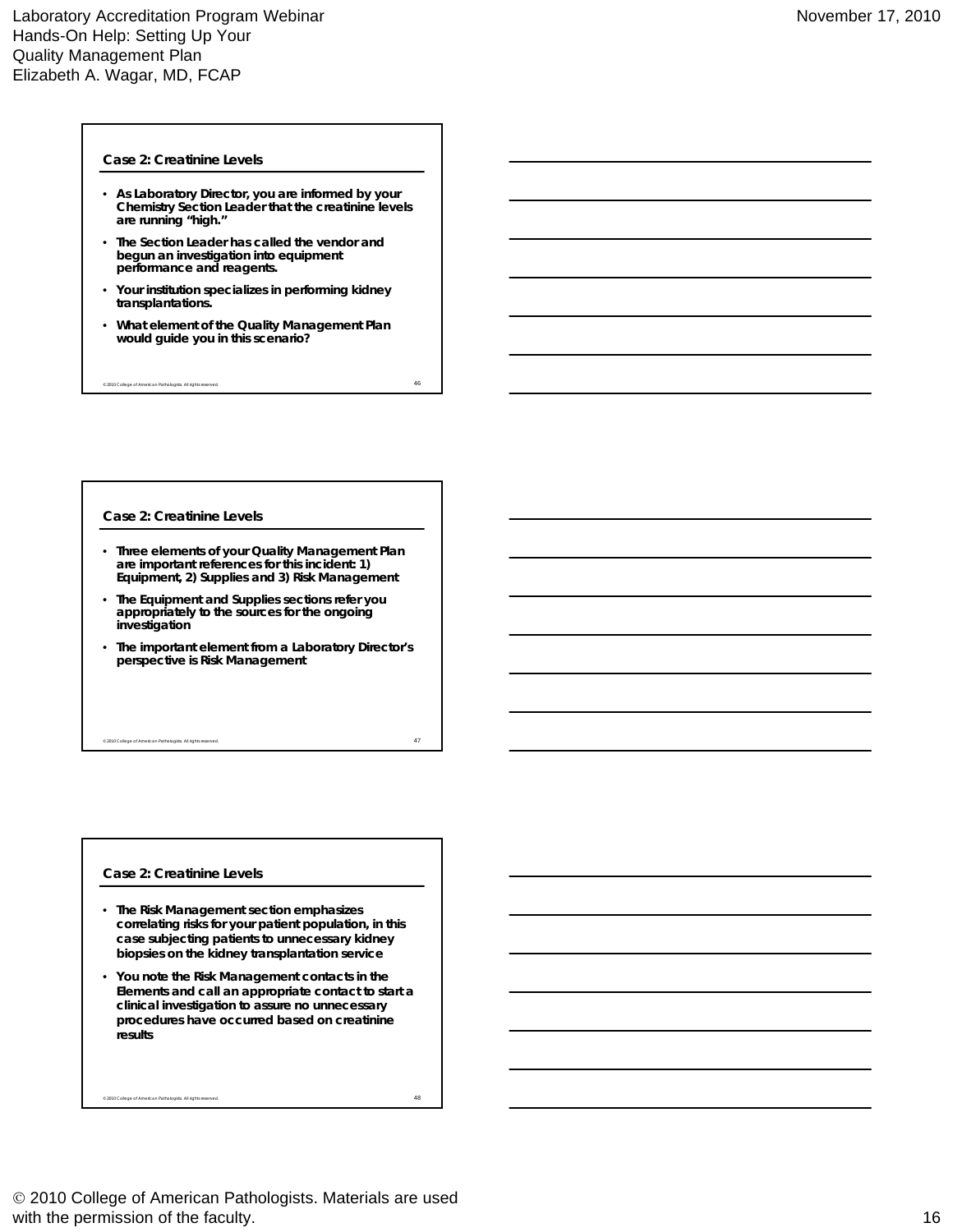# **Ways a Quality Management Plan Contributes to Operational Efficiencies**

- **Provides for real-time review of personnel orientation, training, competency records**
- **Defines document control as a real-time activity, constant review and approval schedules**
- **Continuous management of safety and environment of care**
- **Constant inspection readiness**
- **Real-time event reporting and occurrence management**
- **It is the BLUEPRINT for all quality activities!**

© 2010 College of American Pathologists. All rights reserved. 49

# **The Culture of Quality**

- **Leadership determines the attitude toward any activity**
- **As leaders, it is our responsibility to embrace Quality if not for personal reasons, for the purposes of ti t patient care**

 $^{\circ}$  2010 College of American Pathologists. All rights reserved.  $50$ 

• **Extends the Culture of Quality to all laboratory personnel**

# **Pearls: Make It** *Real Time*!

- **Personnel and document records**
- **Performance improvement**
- **Safety management**
- **Equipment and supplies**
- **Occurrence management**
- **Satisfaction survey review**
- **Information technology management**
- **Accreditation and other assessments**

 $\degree$  2010 College of American Pathologists. All rights reserved.  $51$ 

 2010 College of American Pathologists. Materials are used with the permission of the faculty. 17 and the set of the faculty of the faculty of the faculty.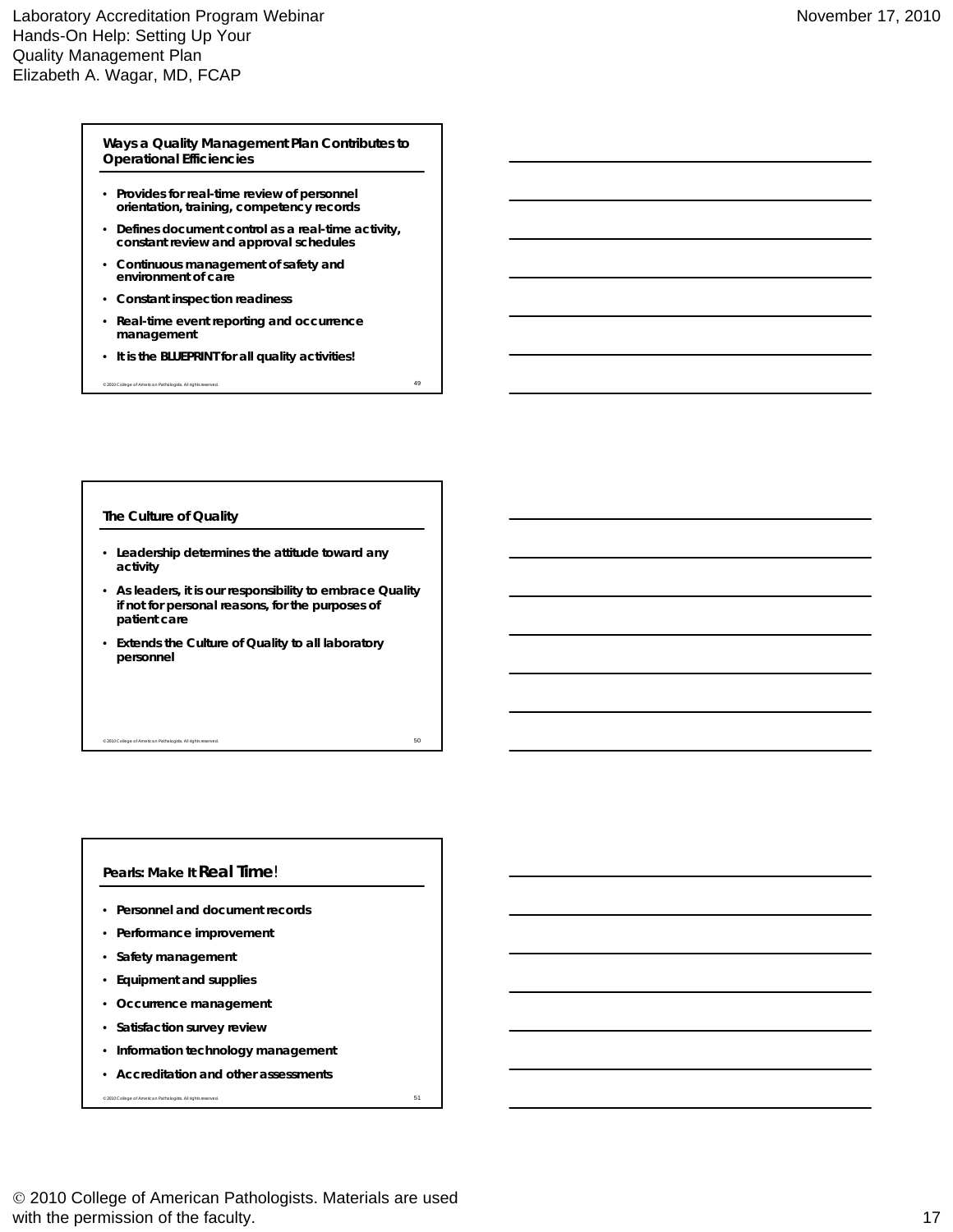

- **Quality Management Plan**
- **Environment of Care Checklist (for safety or facility audits)**





| <b>Toolkit</b>                                                |    |
|---------------------------------------------------------------|----|
| <b>Toolkit Contents</b>                                       |    |
|                                                               |    |
|                                                               |    |
|                                                               |    |
|                                                               |    |
| @ 2010 College of American Pathologists. All rights reserved. | 54 |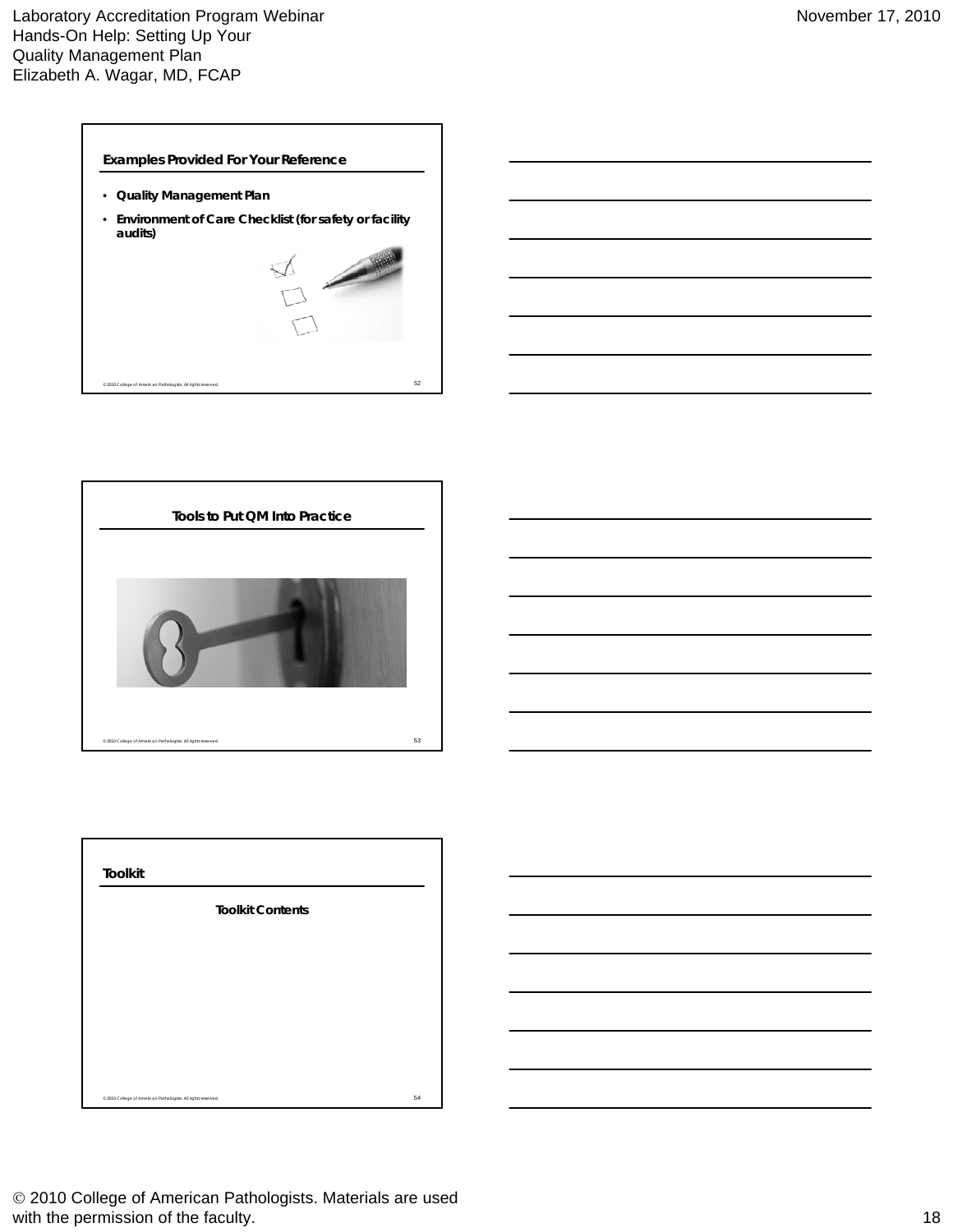### **Documents being reviewed**

- **Slide 56 QM Cycle Document**
- **Slide 57 QM-F001 QA Monitoring and Performance Improvement**
- **Slide 58 QM-F002 Quality Oversight Committee Report**
- **Slide 59 QM-F003 Annual Assessment Flowchart**
- **Slide 60 QM-F004 Individual QM Monitor/indicator Assessment Form**
- **Slide 61 QM-F006a-d Annual Appraisal of the QM Plan for Effectiveness**
- **Slide 62 QM-F007 Root Cause Analysis Check Sheet**
- **Slide 63 QM-F009 Quality Management Monitor Spreadsheet**

© 2010 College of American Pathologists. All rights reserved. 55

#### **Cover Document – QM Cycle**

- **1. Includes where toolkit documents would be used in the QM Cycle.**
- **2. Describes the QM continuous cycle from plan initiation to revising the plan.**

 $\,$  = 2010 College of American Pathologists. All rights reserved.  $\,$  56  $\,$ 

**QA Monitoring and Performance Improvement Form – QM-F001**

- **1. Designed for monthly monitoring.**
- **2. Includes the laboratory section, indicator, monitor frequency, threshold, year monitor initiated, and actions taken.**

 $\sim$  2010 College of American Pathologists. All rights reserved.  $57$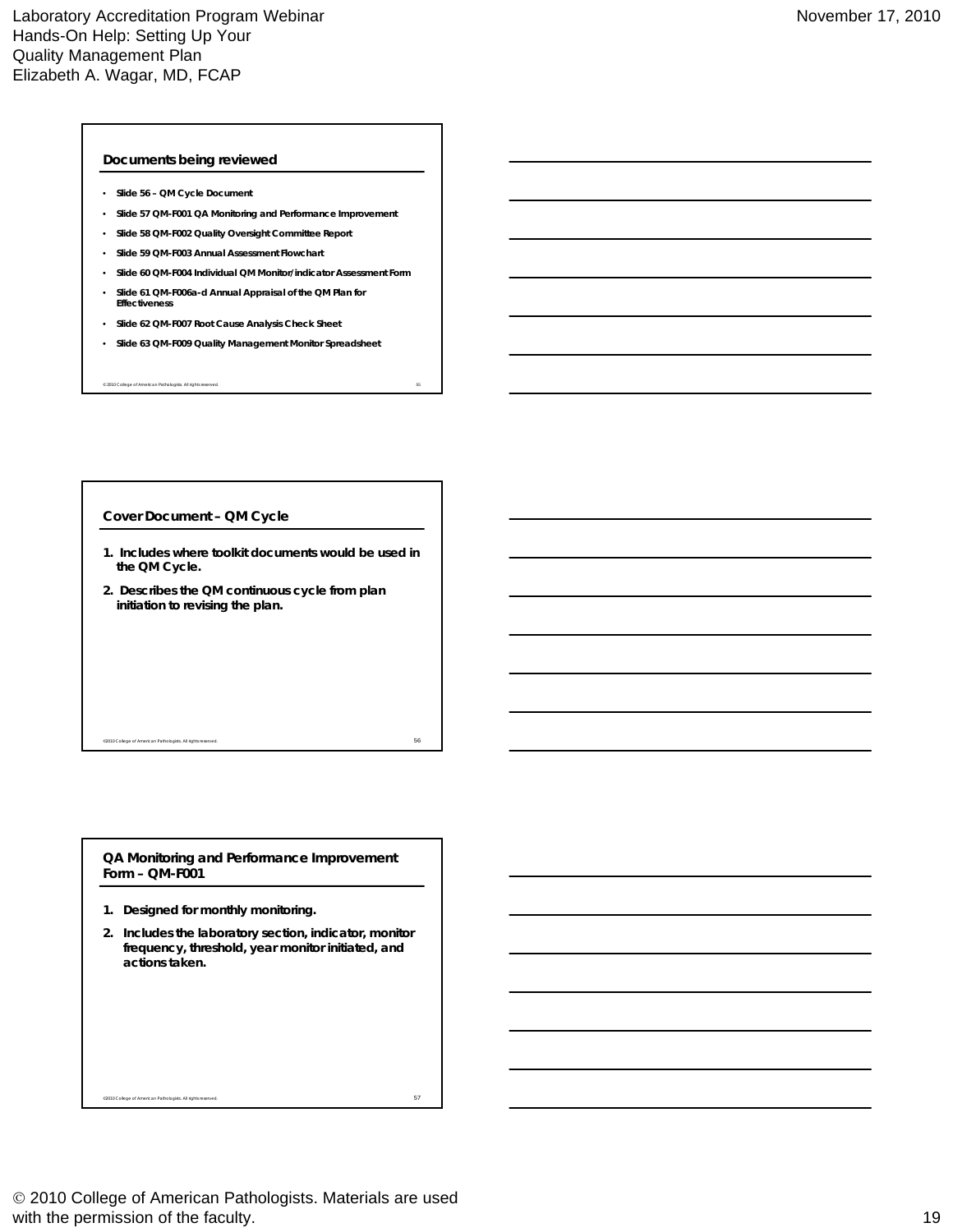**Quality Oversight Committee QM Report – QM-F002**

- **1. Used in conjunction with the QA Monitoring and Performance Improvement Form – QM-F001.**
- **2. Designed to review the 12 elements of the QM plan and the Monitors/Indicators.**

©2010 College of American Pathologists. All rights reserved. 58

**Annual Assessment Flowchart – QM-F003**

- **1. Describes the process for assessing the QM Monitors/Indicators annually.**
- **2. Aids in helping the laboratory staff determine whether to continue, discontinue, or setup a root**  cause analysis for the monitors/indicators.

**Individual Quality Management Monitor/Indicator Assessment Form – QM-F004**

 $\sim$  2010 College of American Pathologists. All rights reserved.  $59$ 

- **1. This form is designed to complete electronically or it can be printed and completed manually.**
- **2. Use to evaluate each monitor individually to determine if the monitor requires further assessment.**

 2010 College of American Pathologists. Materials are used with the permission of the faculty. 20

 $^{\circ}$ 2010 College of American Pathologists. All rights reserved. 60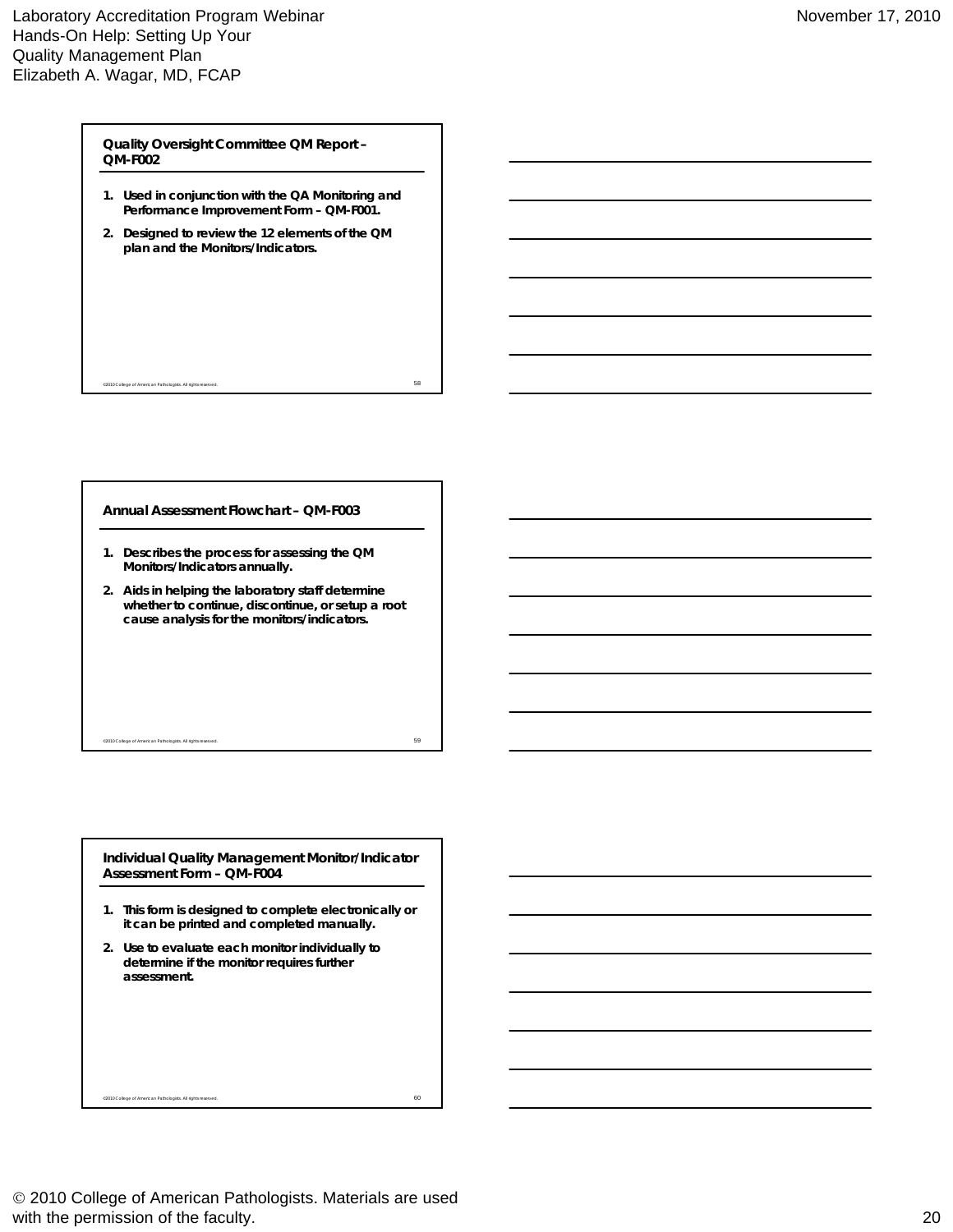**Annual Appraisal of the QM Plan for Effectiveness – QM-F006a – QM-F006d**

- **1. There are four forms in the toolkit for the annual assessment. Each form can be completed electronically or printed and completed manually.**
- **2. The forms include versions for the assessment of the 12 QM Plan elements and without the enumerated 12 elements.**

 $\degree$ 2010 College of American Pathologists. All rights reserved. 61

**Root Cause Analysis Check Sheet – QM-F007**

- **1. Designed to conduct an effective, complete Root Cause Analysis (RCA).**
- **2. Helpful tool when laboratory staff fail to achieve the desired threshold for their monitors.**

 $^{\circ}$ 2010 College of American Pathologists. All rights reserved. 62  $^{\circ}$ 

**Quality Management Monitor Spreadsheet – QM-F009**

- **1. Aids in tracking monitors.**
- **2. Uses colors to accentuate areas that require improvement.**
- **3. Aids in ensuring that the laboratory QM Plan addresses all the CAP Patient Safety Goals.**
- **4. There are versions for Office 2003 and 2007.**

 $^{\circ}$ 2010 College of American Pathologists. All rights reserved. 63

 2010 College of American Pathologists. Materials are used with the permission of the faculty. 21 and 20 and 20 and 20 and 20 and 20 and 20 and 20 and 20 and 21 and 21 and 21 and 21 and 21 and 21 and 21 and 20 and 20 and 20 and 20 and 20 and 20 and 20 and 20 and 20 and 20 and 20 a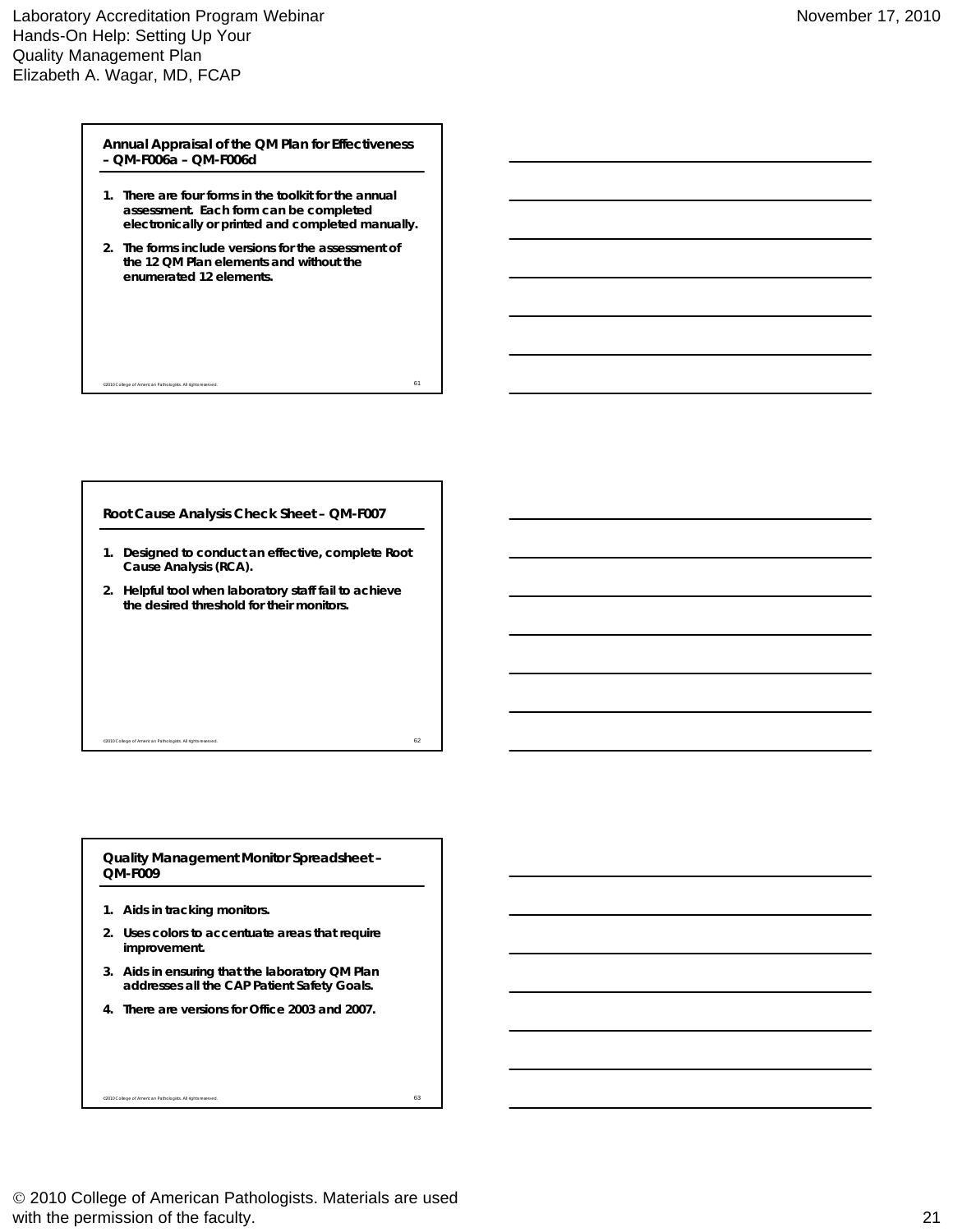**Safety /EOC Checklist Audit Template – QM-F011**

- **Example of a Safety Audit / Environment of Care Rounds Checklist.**
- **This document can be used to assess laboratory areas for safety compliance.**

 $^{\circ}$ 2010 College of American Pathologists. All rights reserved. 64  $^{\circ}$ 

# **Other Toolkit Documents**

- **1. QM-F005 New QM Monitor Flow Chart**
- **2. QM-F008 QM Monitors Currently in the June 17. 2010 Checklist Version**
- **3. QM-F010 – Example QM Plan**

#### $\epsilon$  = 0.010 College of American Pathologists. All rights reserved. 65  $\epsilon$  65  $\epsilon$  65  $\epsilon$  65  $\epsilon$  65  $\epsilon$  65  $\epsilon$  65  $\epsilon$  65  $\epsilon$  65  $\epsilon$  65  $\epsilon$  65  $\epsilon$  65  $\epsilon$  65  $\epsilon$  65  $\epsilon$  65  $\epsilon$  65  $\epsilon$  65  $\epsilon$  65  $\epsilon$  65  $\epsilon$  6

# **References**

- **Application of a Quality Management System Model for Laboratory Services: Approved Guideline, 3rd Ed. GP26-A3 CLSI, 2004**
- **A Quality Management System Model for Healthcare: Approved Guideline, 2nd Ed. HS1-A2, CLSI, 2004**
- **Cuality Manual Preparation Workbook for Blood Banking, 2<sup>nd</sup> Ed. L. M.<br>Berte, 2005, AABB.**
- **Quality Management in Clinical laboratories, P. Valenstein, CAP, 2005.**
- **Laboratory Accreditation Manual (most current copy), College of American Pathologists, 325 Waukegan Rd. Northfield, IL, 60093**
- **The Key to Quality-Fundamentals for Implementing a Quality Management System in the Clinical Laboratory, CLSI, 940 W. Valley Rd., Suite 1400, Wayne, PA, 19087, 2006.**

 $^{\circ}$  2010 College of American Pathologists. All rights reserved. 66  $^{\circ}$